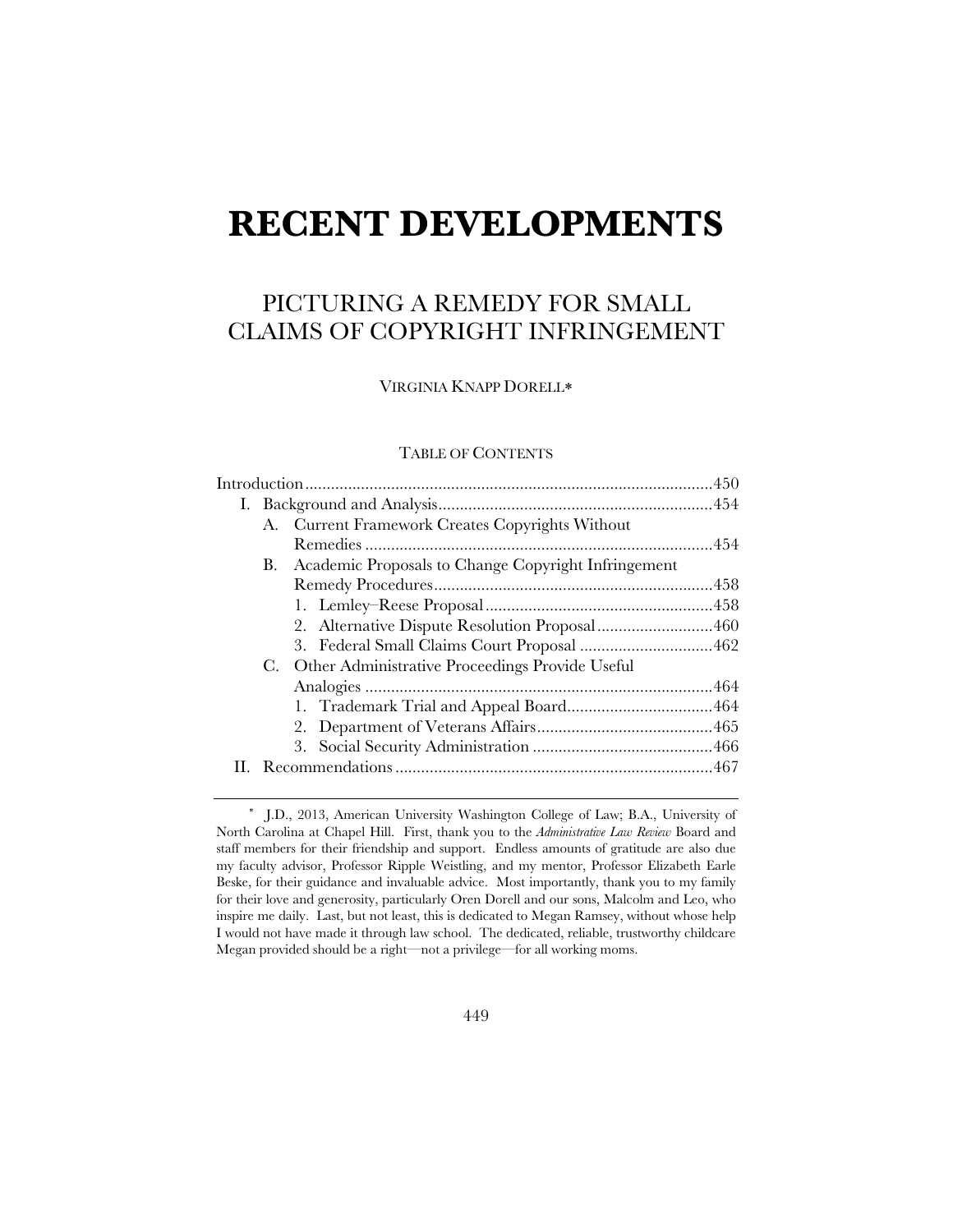450 *ADMINISTRATIVE LAW REVIEW* [65:2

|  |  | A. Creation of a Copyright Infringement Remedy Panel       |  |
|--|--|------------------------------------------------------------|--|
|  |  |                                                            |  |
|  |  | B. A Hypothetical Enforcement Action by the CIRP470        |  |
|  |  |                                                            |  |
|  |  | A. Efficient Remedies Improve Copyright Protection and     |  |
|  |  |                                                            |  |
|  |  | B. Lack of Injunctive Relief and Fair Use Challenges Could |  |
|  |  |                                                            |  |
|  |  |                                                            |  |
|  |  |                                                            |  |

#### INTRODUCTION

A photographer snaps a picture. The simplicity of those words fails to capture the work that goes into the act. For a professional photographer, it encompasses years of school, apprenticeship with another photographer or on a newspaper, $<sup>1</sup>$  and the challenges of building a small business, all to</sup> reach a point where "snapping" pictures for a living pays an annual median wage of only \$29,130.2 When a photographer takes a picture, years of study and practice coalesce into a reflexive action that is maximally efficient at composing a piece of art. It is also at that moment when a person who copies the photo3 takes not just the original expression of the image, but also full advantage of its author's training.4 Sadly, the photographer is unlikely to find any remedy for infringement under our current copyright regime.5

Remedies for copyright infringement are found exclusively in federal court, but the high costs and delays of litigation effectively block creators without deep pockets from being able to protect their works from infringers. A growing criticism of the copyright system is that many small players who lack financial resources—and who most depend on the royalties their works provide—have no cost-effective, practical way to stop infringement.6

 <sup>1.</sup> BUREAU OF LABOR STATISTICS, U.S. DEP'T OF LABOR, OCCUPATIONAL OUTLOOK HANDBOOK, PHOTOGRAPHERS (2012), *available at* http://www.bls.gov/oco/pdf/ ocos264.pdf (describing average education and training required for professional

photographers).

 <sup>2.</sup> *Id.* (specifying the 2010 annual median wage for professional photographers).

 <sup>3. 17</sup> U.S.C. § 106 (2006) (granting authors exclusive rights to reproduce, distribute, adapt, perform, and display their works).

 <sup>4.</sup> *Id.* § 102(a) (defining subject matter protected by copyright as "original works of authorship fixed in any tangible medium of expression").

 <sup>5.</sup> *Id.* §§ 501–505 (creating a cause of action for copyright infringement and specifying remedies under the law).

 <sup>6.</sup> Mickey H. Osterreicher & Alicia Wagner Calzada, *Comments of the National Press Photographers Association*, NAT'L PRESS PHOTOGRAPHERS ASS'N, at 7 (Oct. 27, 2011), http://blogs.nppa.org/advocacy/files/2012/01/final\_Copyright-Small-Claims-Comments-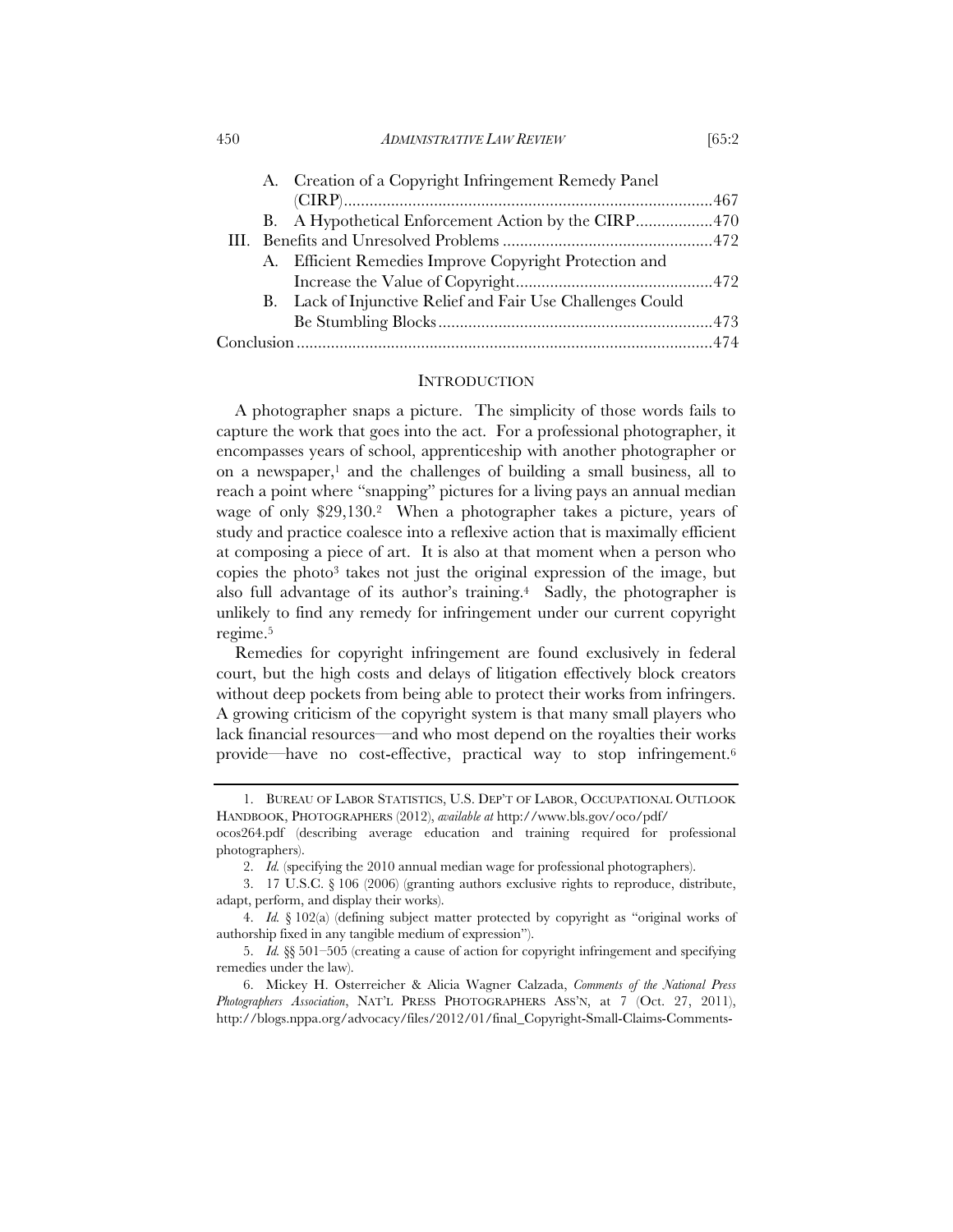Individual photographers are just one category of authors who create copyrighted works that are easily infringed and who find remedies hard to come by.7

Yet the costs of intellectual property infringement—while hard to quantify—continue to rise.8 Business groups estimate that pirated and counterfeit intellectual property traded on international markets had a value of \$250 billion in  $2007$ ,<sup>9</sup> and could be worth up to \$960 billion in 2015.10 In the field of photography, industry leaders suggest that photographers have suffered estimated losses as high as \$10 billion from online photo infringement.11 The two largest stock photo companies report at least 112,000 incidents of online copyright infringement annually.12 These incidents of pirating and infringement have a huge impact on the copyright industry, which represents eleven percent of the gross domestic product.13 The Copyright Alliance estimates that the United States loses

 9. ORG. FOR ECON. CO-OPERATION & DEV., MAGNITUDE OF COUNTERFEITING AND PIRACY OF TANGIBLE PRODUCTS: AN UPDATE 1 (2009), *available at* http://www.oecd.org/ sti/industryandglobalisation/44088872.pdf (providing trade figures for all intellectual property, including patents, trademarks, and copyrighted works).

 10. *See* BUS. ACTION TO STOP COUNTERFEITING AND PIRACY (BASCAP), ESTIMATING THE GLOBAL ECONOMIC AND SOCIAL IMPACTS OF COUNTERFEITING AND PIRACY 8 (2011) (calculating projected values for 2015 based on an estimated increase of twenty-two percent each year). *But see* IAN HARGREAVES, DIGITAL OPPORTUNITY: A REVIEW OF INTELLECTUAL PROPERTY AND GROWTH 74 (2011) (calling into question the methodology of the BASCAP report and suggesting that it overestimates the impact of intellectual property piracy).

<sup>01-17-12-1.</sup>pdf (describing digital photo infringements as "right-click gone wild" and noting that, even if infringements are uncovered, "most will never be prosecuted because it is economically unfeasible for the creators to commence an action in federal court").

 <sup>7.</sup> *Legislation/Copyrights: Content Providers Not Keen About Small Claims Infringement Remedies*, 71 PAT. TRADEMARK & COPYRIGHT J. (BNA) 584 (Mar. 31, 2006) (quoting Authors Guild Executive Director Paul Aiken as saying his members would welcome a "small claims" process for infringement claims, but quoting Brad Holland of the Illustrators' Partnership of America as strongly opposed to litigation reforms that could undermine authors' rights under federal copyright law).

 <sup>8.</sup> ORG. FOR ECON. CO-OPERATION & DEV., THE ECONOMIC IMPACT OF COUNTERFEITING AND PIRACY 9 (2007), *available at* http://www.oecd.org/industry/industry andglobalisation/38707619.pdf (noting the difficulty in assessing the impact of intellectual property counterfeiting and piracy because of the fragmented information available).

 <sup>11.</sup> Mikal E. Belicove, *Why Buy the Cow When You Can Get the Download for Free?*, ENTREPRENEUR (Sept. 17, 2009) http://www.entrepreneur.com/blog/218532 (quoting Lawrence Gould, CEO of microstock photo service Vivozoom, on the impact of online theft of stock and microstock photos). Gould based his projection on an estimate by imagetracking service PicScout that found 85% of rights-managed images on commercial websites were misused.

<sup>12.</sup> *Id.* (reporting numbers from Getty Images and Corbis, which closely track online use of their stock photos).

 <sup>13.</sup> STEPHEN E. SIWEK, INT'L INTELLECTUAL PROP. ALLIANCE, COPYRIGHT INDUSTRY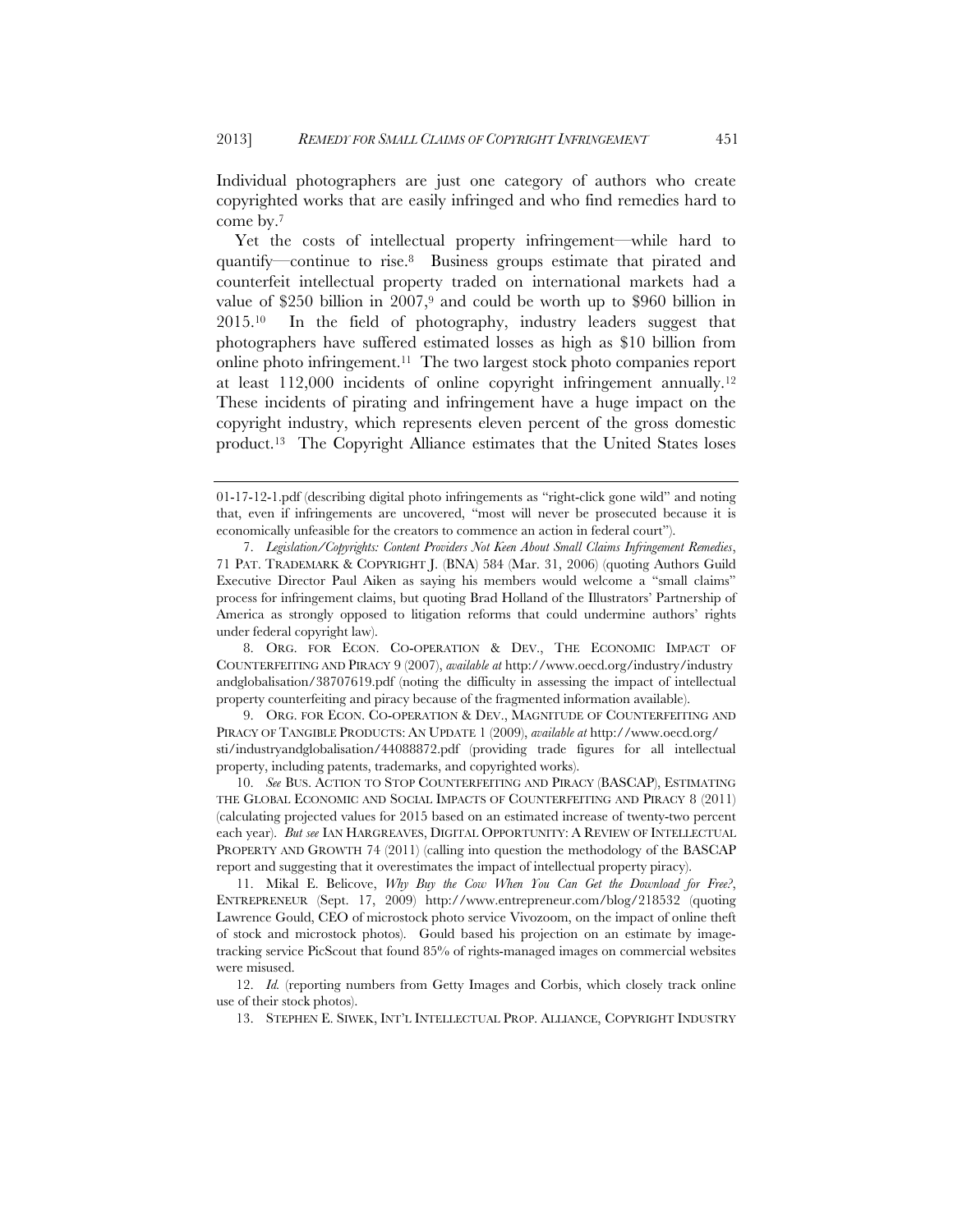\$58 billion in revenues annually from copyright piracy, including taxes and lost business profits.<sup>14</sup>

A right guaranteed in the U.S. Constitution,<sup>15</sup> copyrights can only be enforced by federal district courts, which have exclusive jurisdiction over infringement complaints alleged by copyright owners.16 Yet if a copyright owner suffers only a small amount of economic damage from the infringement or lacks resources to pursue a claim, the time and cost of litigating in federal court can often outweigh the benefits.<sup>17</sup> The most recent economic survey estimates that, in an intellectual property lawsuit with less than \$1 million at stake, the median cost was \$350,000 to litigate a case.18 In addition to high costs, a federal district court case takes an average of twenty-three months to conclude.19 A prominent copyright litigation guide recommends that attorneys first analyze a client's financial position before even considering potential jurisdiction or venue for a case.20 There is currently no alternative to federal district court for addressing small infringements like that suffered by an individual photographer trying

- 15. U.S. CONST. art. I, § 8.
- 16. 28 U.S.C. § 1338 (2006).
- 17. *See* LISA SHAFTEL, NAT'L ADVOCACY COMM. CHAIR, GRAPHIC ARTISTS GUILD, *Remedies for Small Copyright Claims Comments Submitted by the Graphic Artists Guild*, at 3 (Jan. 16, 2012),

http://www.copyright.gov/docs/smallclaims/comments/23\_graphic\_artists\_guild.pdf (arguing that litigation in federal courts is "completely financially impractical" when an infringement causes damages less than \$30,000 and further noting that their members say that most infringing uses of their graphic images result in actual damages less than \$15,000).

 18. STEVEN M. AUVIL, CHAIR, LAW PRACTICE MGMT. COMM., AM. INTELLECTUAL PROP. LAW ASS'N, REPORT OF THE ECONOMIC SURVEY 2011, 35 *available at* http://www.aipla.org/members/Documents/AIPLA%202011%20Report-%20Summary %20102411.pdf. The American Intellectual Property Law Association's (AIPLA's) report is drawn from the ranks of practitioners and is aimed at the intellectual property bar, so it is the best guide for assessing actual costs of intellectual property litigation.

 19. OFFICE OF JUDGES PROGRAMS, STATISTICS DIVISION, ADMIN. OFFICE OF THE STATES COURTS, U.S. CTS., FED. JUDICIAL CASELOAD STATISTICS, tbl. C-5 (2010), *available at* http://www.uscourts.gov/Viewer.aspx?doc=/uscourts/Statistics/FederalJudicial CaseloadStatistics/2010/tables/C05Mar10.pdf.

 20. *See* JOHN W. HAZARD, JR., COPYRIGHT LAW IN BUSINESS AND PRACTICE § 9:1 (revised ed. 2011) (advising caution before bringing any suit "if counsel knows his claims for copyright infringement will not involve large demands for statutory damages or healthy (and provable) amounts of regular damages").

IN THE U.S. ECONOMY: THE 2003–2007 REPORT 3 (June 2009), *available at* http://www.iipa.com/pdf/IIPASiwekReport2003-07.pdf (reporting the 2007 estimate of \$1.52 trillion of value added to the gross domestic product by the U.S. copyright industry).

 <sup>14.</sup> STEPHEN E. SIWEK, INST. FOR POLICY INNOVATION, THE TRUE COST OF COPYRIGHT INDUSTRY PIRACY TO THE U.S. ECONOMY 11 (2007) *available at* http://www.copyrightalliance.org/files/siwekcopyrightpiracy\_studypdf.pdf. Siwek also finds that copyright piracy domestically and abroad cost 373,375 jobs in the United States.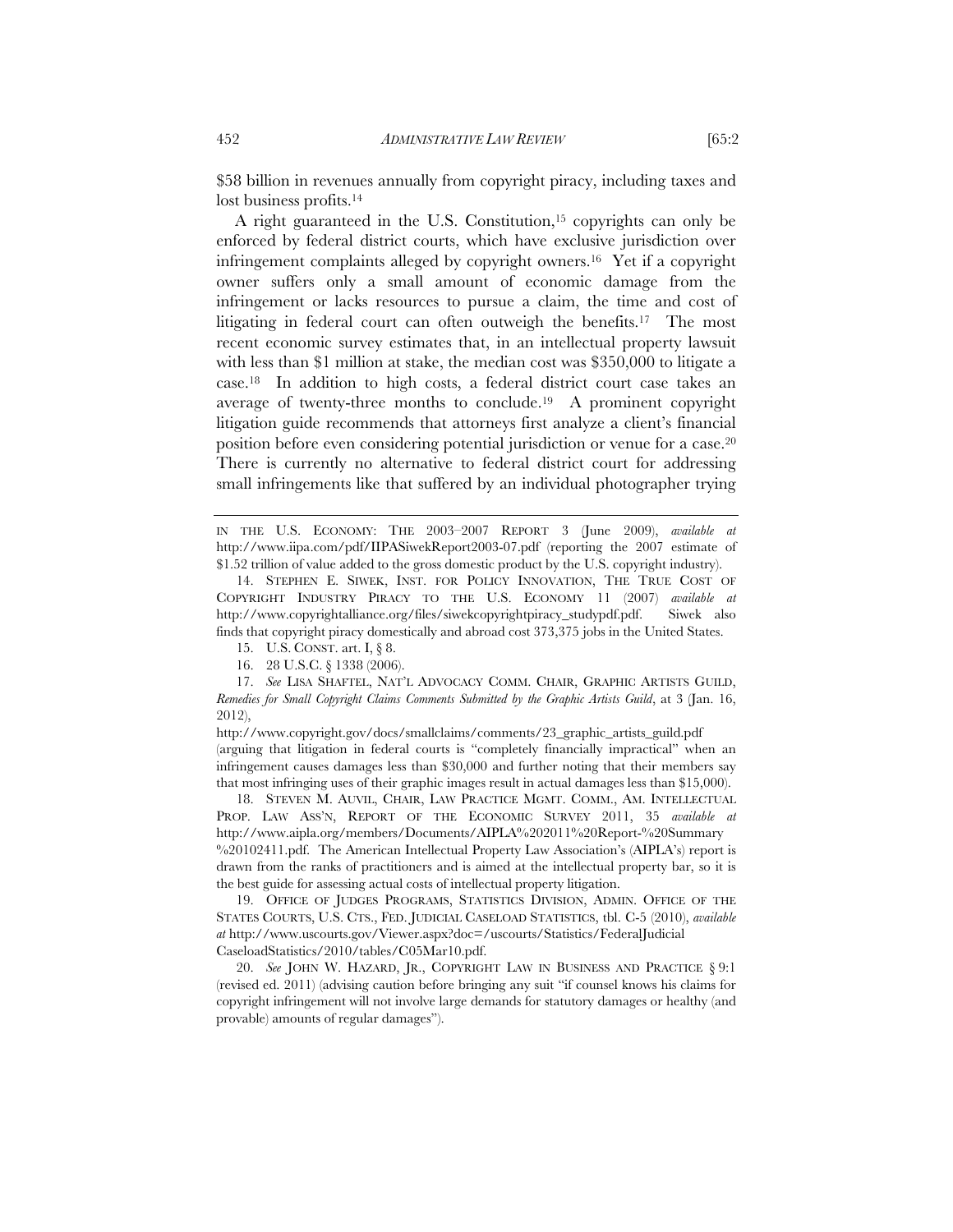to protect a single image.21

The Copyright Office has noted the high hurdles that small claimants face in halting copyright infringement.22 In October 2011, the Copyright Office issued an initial Notice of Inquiry into potential remedies for "small copyright claims."23 The Copyright Office conducted multiple public meetings in November 2012 and expects to submit recommendations for improving the remedy process to Congress in the fall of 2013.24 Small copyright claims would include those suffered by copyright owners like individual authors and photographers who may not have significant resources to pursue a federal copyright infringement action.25

This Article recommends the creation of an alternative administrative process to remedy small claims of copyright infringement. Part I discusses the challenges copyright owners face to halt infringements. This Part also analyzes prior proposals for remedying copyright infringement<sup>26</sup> with other administrative proceedings domestically<sup>27</sup> and abroad<sup>28</sup> to gather ideas for a new administrative copyright remedy process.

Part II advocates for the creation of an administrative panel in the Copyright Office to hear small claims of copyright infringement and applies the proposal to a hypothetical infringement of stock photographs to analyze

 <sup>21.</sup> *See Frequently Asked Questions About Copyright*, U.S. COPYRIGHT OFF., http://www.copyright.gov/help/faq/faq-infringement.html (last visited May 7, 2012) (noting that the Copyright Office does not enforce the laws it administers, and that copyright owners must enforce their rights by filing suit in federal district court).

 <sup>22.</sup> *See Remedies for Small Copyright Claims: Hearing Before the Subcomm. on Courts, the Internet, and Intellectual Prop., H. Comm. on the Judiciary*, 109th Cong. 92 (2006) (statement of the U.S. Copyright Office) (pointing out "that there are serious questions about the effectiveness of the current system that merit further study").

 <sup>23.</sup> Remedies for Small Copyright Claims, 76 Fed. Reg. 66,758, 66,758 (Oct. 27, 2011). The Copyright Office issued a third request for comments in February 2013. 78 Fed. Reg. 13,094 (Feb. 26, 2013).

 <sup>24.</sup> MARIA A. PALLANTE, U.S. COPYRIGHT OFFICE, PRIORITIES AND SPECIAL PROJECTS OF THE UNITED STATES COPYRIGHT OFFICE: OCTOBER 2011–OCTOBER 2013, 5 (Oct. 25, 2011).

 <sup>25.</sup> Remedies for Small Copyright Claims, 76 Fed. Reg. at 66,759.

 <sup>26.</sup> *See, e.g.*, Mark A. Lemley & R. Anthony Reese, *Reducing Digital Copyright Infringement Without Restricting Innovation*, 56 STAN. L. REV. 1345, 1410–25 (2003) (proposing a streamlined dispute resolution system).

 <sup>27.</sup> *See* TRADEMARK TRIAL AND APPEAL BOARD (TTAB), TTAB ACCELERATED CASE RESOLUTION (ACR) FAQ (2011), http://www.uspto.gov/trademarks/process/appeal/ (describing the accelerated administrative process for trademark *inter partes* proceedings).

 <sup>28.</sup> *See, e.g.*, INNOVATE LEGAL, GUIDE TO INTELLECTUAL PROPERTY DISPUTES IN THE PATENTS COUNTY COURT: A STEP BY STEP GUIDE TO THE PROCESS OF LITIGATION, http://www.innovatelegal.co.uk/Guide\_to\_the\_Patents\_County\_Court.pdf (summarizing the process of the small claims court for hearing patent, copyright, and trademark infringement claims in England and Wales).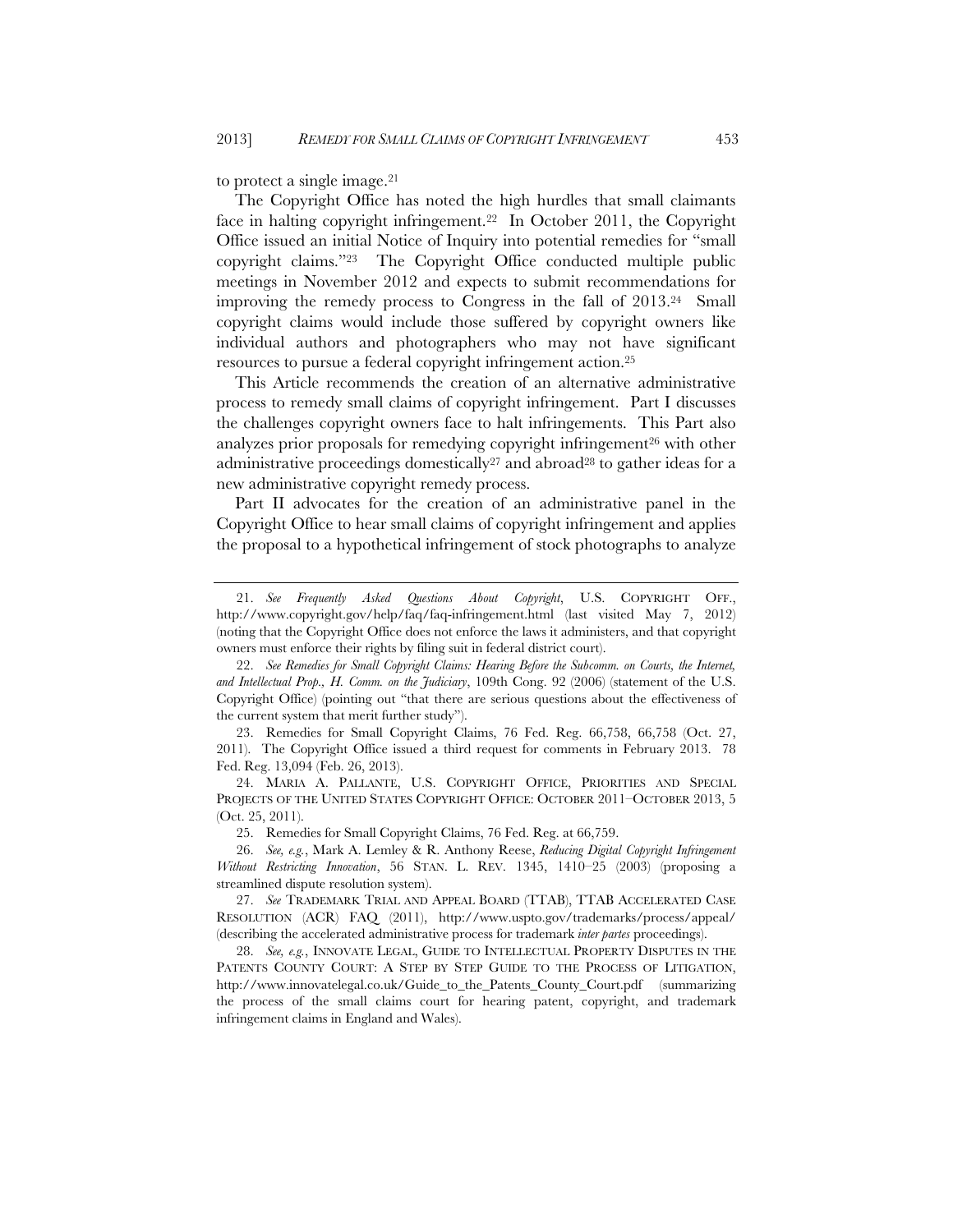whether a new process would improve the chances of a copyright owner in finding a remedy for an infringement. This Article suggests that small copyright infringement claims could be brought before administrative law judges (ALJs) in the Copyright Office though an online submission process that would require a prima facie showing of infringement. This would be a simpler and more efficient process than filing a complaint for copyright infringement in federal district court. Remedies available would include monetary damages that are currently available under the copyright statute, but could include introduction of new remedies, such as enforcing licenses, requiring attribution, and designating frequent, willful copyright infringers as "repeat offenders" to warn Internet Service Providers (ISPs) of increased liability in providing copyright infringers with digital access. Part III examines the benefits of a streamlined administrative process, including better access to remedies for more copyright owners as well as more respect

for the copyright laws. However, this Part also points out that potential problems still exist, including the inability to seek injunctive relief through an administrative proceeding and the challenges with hearing affirmative defenses such as fair use. Finally, the Article concludes by urging the Copyright Office to press for adoption of a new administrative proceeding to address more small copyright infringement claims.

#### I. BACKGROUND AND ANALYSIS

#### *A. Current Framework Creates Copyrights Without Remedies*

The federal courts enjoy exclusive jurisdiction over copyright cases to ensure uniformity of national copyright law.29 But the benefits of national uniformity also come with high costs and lengthy delays in pursuing infringement complaints. When Congress completely overhauled the Copyright Act in 1976,30 it explicitly preempted state law protection for original works of authorship.31 Even prior to the 1976 revisions, though,

 <sup>29. 28</sup> U.S.C. § 1338 (2006).

 <sup>30.</sup> Copyright Act, Pub. L. No. 94-553, 90 Stat. 2541 (codified as amended at 17 U.S.C. §§ 101–810 (2006)).

 <sup>31. 17</sup> U.S.C. § 301 (2006); H.R. REP. NO. 94-1476, at 129–30, (1976). Drafters of the 1976 Act wanted it known in "the clearest and most unequivocal language possible" that § 301 was "one of the bedrock provisions of the bill . . . ." Common law copyright predated the first U.S. copyright statute in 1790 and protected unpublished works. It coexisted alongside the statutory copyright system for published works and created a complicated body of case law to determine when a work was "published." Section 301 abolishes rights available under common law and state statutes that are equivalent to the federal copyright provisions and declares that federal rights attach at the moment of fixation in a tangible medium, instead of at publication.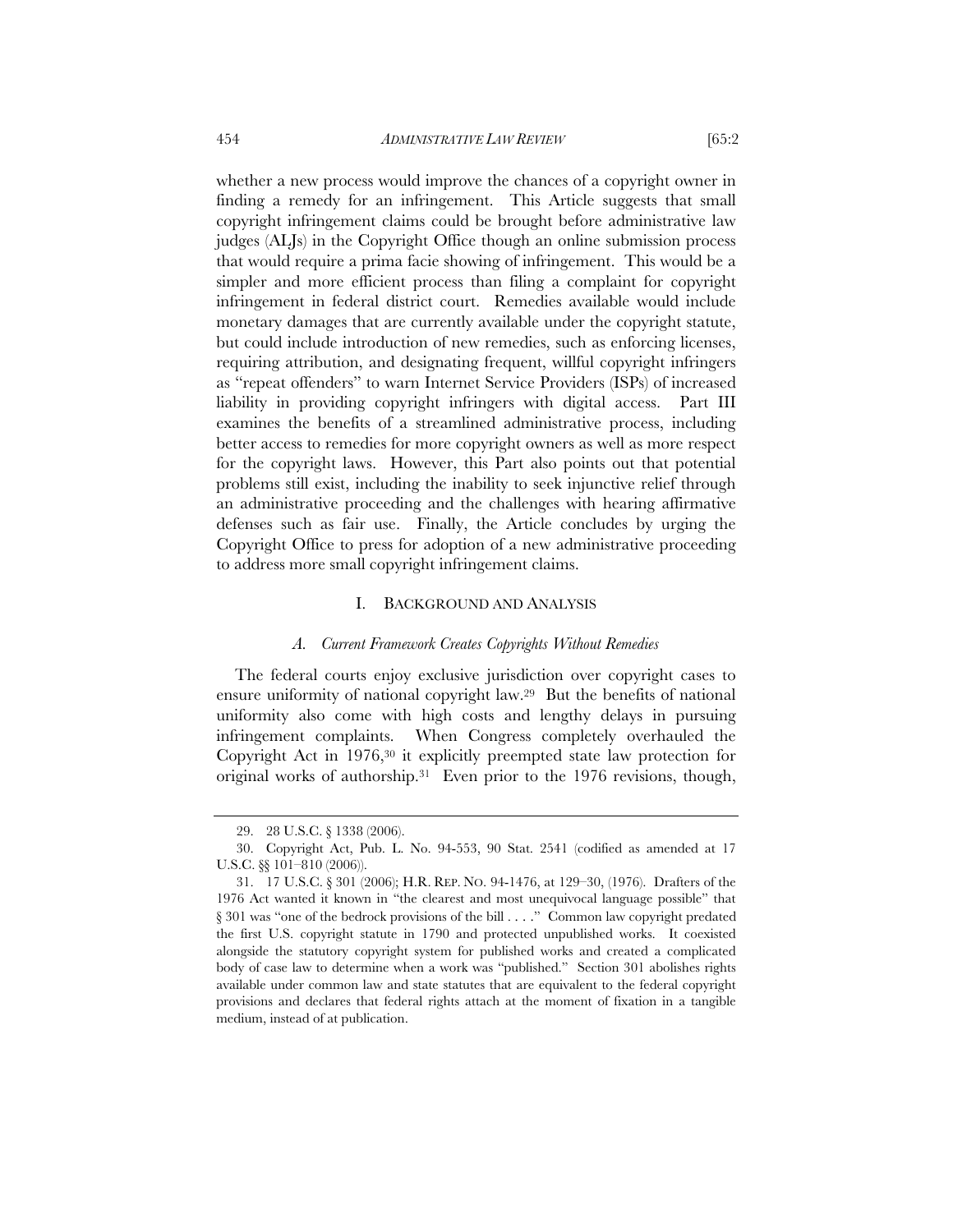supremacy of federal copyright law was embedded in case law.<sup>32</sup> This consolidation of copyright law in federal court came from a desire for uniform interpretation of copyright laws<sup>33</sup> and a perception of more sophisticated decisionmaking abilities at the federal level.<sup>34</sup>

To make a federal claim for copyright infringement, the owner of a copyrighted work first must prove that she is the registered owner of the material.35 The work must be original, exhibit a modicum of creativity, and be within the subject matter of copyright. The plaintiff also must show that the defendant has wrongfully exercised one or more of the six exclusive rights granted to the copyright holder under the Copyright Act.36 Upon filing a complaint in federal district court, the plaintiff bears the burden of proving a prima facie case of infringement, but the defendant can then present affirmative defenses, including statutory defenses such as fair use and judicially-created defenses such as copyright misuse.37

While consolidating jurisdiction in the federal courts has helped clarify and unify copyright law when compared to the earlier state and federal system, it has also led to a complicated body of *federal* case law interpreting what is a copyrighted work, when infringement occurs, and what are valid affirmative defenses. As copyright grew from its original function—

 <sup>32.</sup> *See* Sears, Roebuck & Co. v. Stiffel Co., 376 U.S. 225, 231–32 (1964) (affirming that states may neither directly nor indirectly interfere with the objectives of federal patent law); Compco Corp. v. Day-Brite Lighting, Inc., 376 U.S. 234, 237–38 (1964) (declining to enforce states' unfair competition laws when the states' actions would interfere with federal patent and copyright laws).

 <sup>33.</sup> *See* MARY LAFRANCE, COPYRIGHT LAW IN A NUTSHELL 393 (2008) ("The purpose of conflict preemption in the fields of copyright and patent law is to promote national uniformity in the regulation of these forms of intellectual property.").

 <sup>34.</sup> *See* Grable & Sons Metal Prods., Inc. v. Darue Eng'g & Mfg., 545 U.S. 308, 312 (2005) (noting the "experience, solicitude, and hope of uniformity" offered by the federal forum). Justice Souter's opinion in *Grable* relied on an often-cited American Law Institute (ALI) study that highlights federal courts' "adeptness" at patent cases. AM. L. INST., STUDY OF THE DIVISION OF JURISDICTION BETWEEN STATE AND FEDERAL COURTS 164–65 (1968). The ALI study found that federal question jurisdiction is necessary not only to preserve uniformity, but also "to protect litigants relying on federal law from the danger that state courts will not properly apply that law, either through misunderstanding or lack of sympathy." *Id.* at 4.

 <sup>35. 17</sup> U.S.C. § 411 (2006). However, to comply with the U.S. adoption of the Berne Convention, foreign authors are exempted from the requirement to register their works before bringing a U.S. federal claim for infringement. *See id.*; Berne Convention for the Protection of Literary and Artistic Works, art. 18, Sept. 9, 1886, S. Treaty Doc. No. 99-27 (forbidding signatory countries from requiring formalities like registration as a condition of copyright protection).

 <sup>36. 9</sup> M. ELAINE BUCCIERI, *Cause of Action for Copyright Infringement Under the Federal Copyright Act of 1976, as amended*, *in* 9 CAUSES OF ACTION 2D 81, at § 4 (1997).

 <sup>37.</sup> LAFRANCE, *supra* note 33, at 293.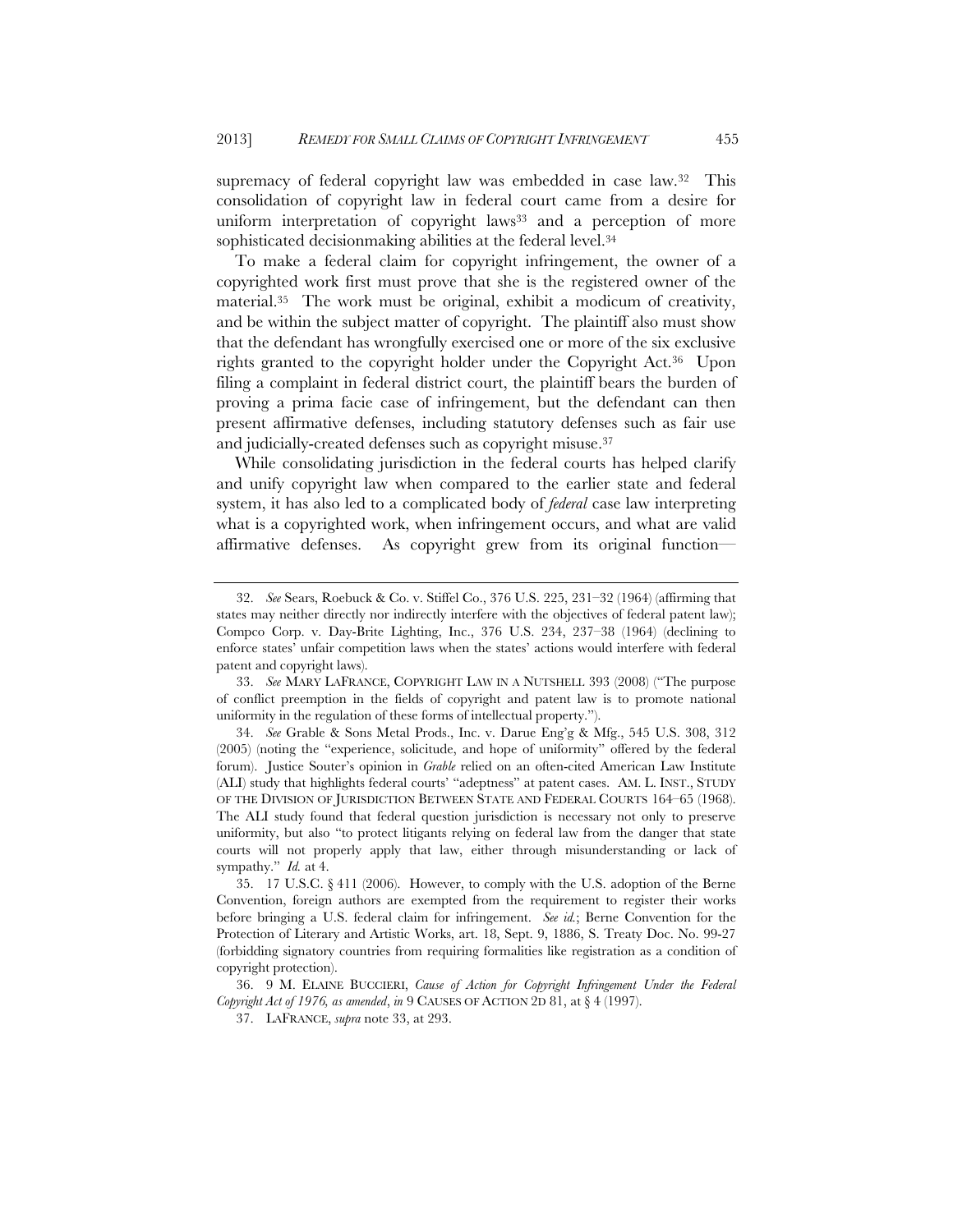preventing the literal copying of books—the challenge of balancing owners' property interests in their works with reasonable public access also became more difficult. The digital revolution of the last fifteen years has made copying even easier, only intensifying the demand for better balancing between the property interests of copyright owners and the public's access to information.38

The number of intellectual property (IP) cases filed in federal court continues to rise, even as the cost and time required to litigate each case has risen in kind.39 In direct correlation, the relevance of copyright also has increased for average Americans.40 However, the unceasing demands on the federal courts for all types of cases mean that the copyright suits face a long wait and potentially high costs to be heard.<sup>41</sup> Copyright practice guides point to avoiding court unless the value of the intellectual property at stake outweighs the attorneys' fees and delays that inevitably attend an infringement action.42 High costs and delays may prevent some potential plaintiffs from even going to court, stymieing the development of copyright law as a whole.<sup>43</sup> Some scholars believe that when the general public lacks

 40. *See* John Tehranian, *Infringement Nation: Copyright Reform and the Law/Norm Gap*, 2007 UTAH L. REV. 537, 539 (arguing that increased public consciousness of copyright issues highlights the differences between copyright law and copyright norms).

 43. *See* Anthony Ciolli, *Lowering the Stakes: Toward a Model of Effective Copyright Dispute Resolution*, 110 W. VA. L. REV. 999, 1009 (2008) (highlighting that "[c]ourts have been unable to rule on many important copyright law questions" because plaintiffs and

 <sup>38.</sup> *See* MICHAEL WEINBERG ET AL., A COPYRIGHT OFFICE FOR THE 21ST CENTURY: RECOMMENDATIONS TO THE NEW REGISTER OF COPYRIGHTS, PUBLIC KNOWLEDGE 11 (2011), http://www.publicknowledge.org/files/docs/ACopyrightOfficeforthe21st

Century.pdf (encouraging the Register of Copyrights to increase public participation in the Office decisionmaking process).

 <sup>39.</sup> For the twelve-month period ending in March 2011, the Administrative Office of the U.S. Courts recorded a twelve-percent increase in the number of copyright cases commenced in the U.S. District Courts. *See* ADMIN. OFFICE OF THE U.S. COURTS, FEDERAL JUDICIAL CASELOAD STATISTICS: MARCH 31, 2011, at 48 tbl. C-2 (2011), *available at* http://www.uscourts.gov/Viewer.aspx?doc=/uscourts/Statistics/FederalJudicialCaseloadSt atistics/2011/tables/C02Mar11.pdf. High litigation costs are driven in part by the costs of discovery. Sharon Cullars, *Trends in IP Litigation Costs*, LEGAL FIN. J. (Nov. 24, 2011), http://legalfinancejournal.com/trends-in-ip-litigation-costs/.

 <sup>41.</sup> *See* AM. LAW INST., *supra* note 34, at 1 (decrying—even in the 1960s—the "continually expanding workload of the federal courts and the delay of justice resulting therefrom").

 <sup>42.</sup> *See* Jeremy Phillips, *Keep It Cheap—Ten Tips for Minimizing IP Dispute Settlement Costs*, WORLD INTELL. PROP. ORG. MAG., Feb. 2010, at 23 (advising clients to "[t]hink carefully before entering an IP dispute"); Alan Bamberger, *Art Copyright Infringement and Your Creative Health*, ARTBUSINESS.COM, http://www.artbusiness.com/copfringe.html (last visited May 7, 2013) (noting that the "overwhelming majority of infringement cases involve far less money than is cost effective to fight legal battles over").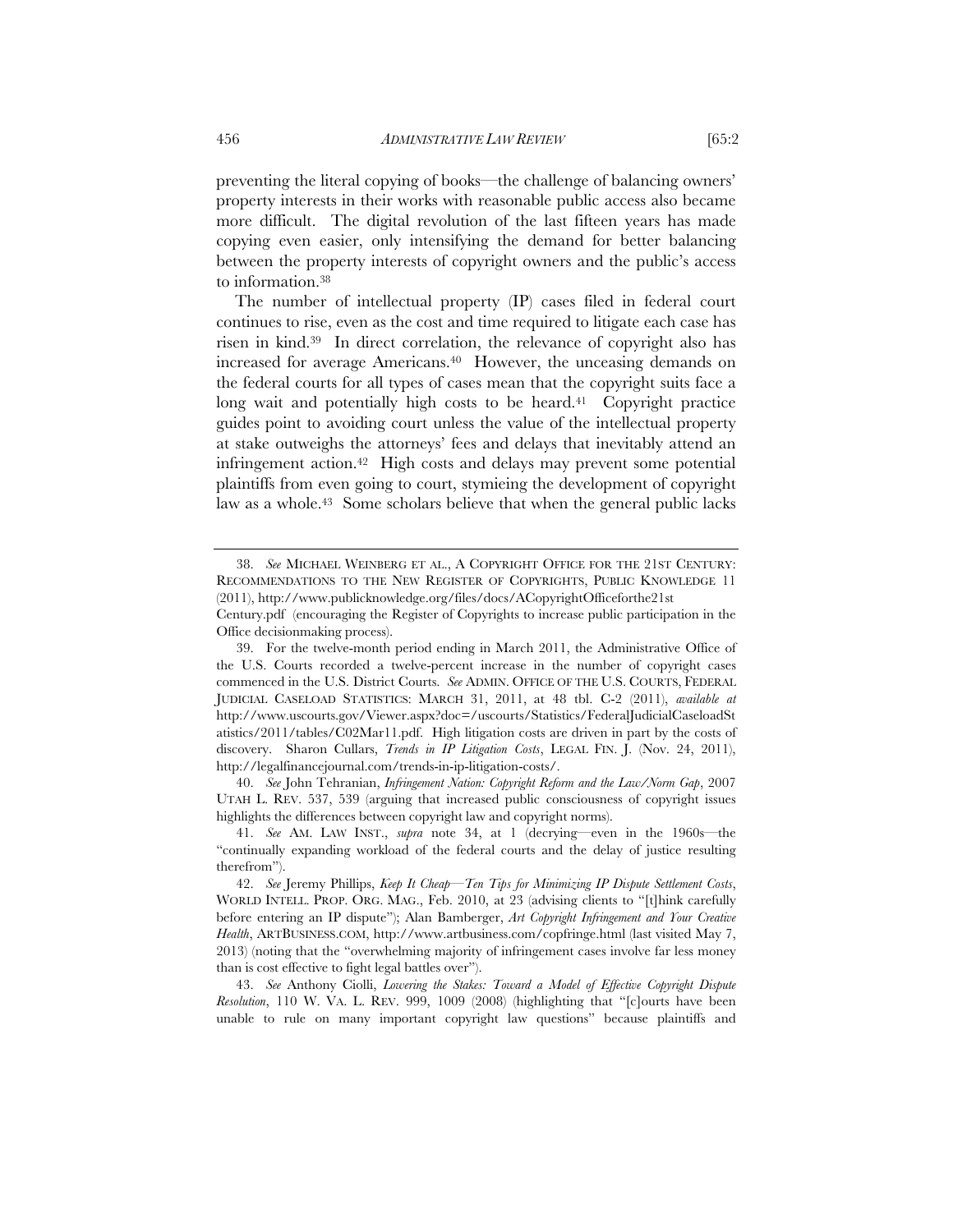investment in how the Copyright Act functions—both to protect owners' rights and to protect users' enjoyment of copyrighted materials—the public will reject the system by both ignoring the rules and advocating for changes in the law.44

Photographers were one of the first groups to decry the barriers to copyright enforcement.45 During a 2006 discussion of legislation to address the "orphan works" problem,<sup>46</sup> the Copyright Office noted that individual authors had little recourse for recovering for infringement of singular works. An affordable and timely process to obtain a remedy was not available.47 A congressional hearing on the topic produced few recommendations, but writers echoed the photographers' sentiment.<sup>48</sup> The Copyright Office offered to study the issue further, which led to the current

 45. Letter from Stephen P. Morris, Operations Manager, Prof'l Photographers of Am. to Jule L. Sigall, General Counsel, Copyright Office 11–13 (Mar. 25, 2005), http://www.copyright.gov/orphan/comments/OW0642-PPA.pdf. Within the photographers' comments comes a call for an "alternative forum" to federal district court for orphan works and other types of infringement claims. *Id.* at 2.

 46. The "orphan works" problem occurs when someone wants to use a copyrighted work but cannot find the owner to get permission. U.S. COPYRIGHT OFFICE, REPORT ON ORPHAN WORKS 1 (2006). Opposition from the content community killed prior attempts to legislate use of orphan works. *See also* Dugie Standeford, *Support Mixed for U.S. Orphan Works Bill As Issue Catches Global Attention*, INTELL. PROP. WATCH (May 7, 2008, 2:53 PM), http://www.ip-watch.org/2008/05/07/us-orphan-works-bills-support-mixed-as-issue-

catches-global-attention (describing opposition from visual artists who feel that the legislation has been written too broadly). While outside the scope of this Article, orphan works are still a bone of contention between copyright owners and users.

47. U.S. COPYRIGHT OFFICE, *supra* note 46, at 114.

 48. *See Legislation/Copyrights: Content Providers Not Keen About Small Claims Infringement Remedies*, 71 PAT. TRADEMARK & COPYRIGHT J. (BNA) 584 (Mar. 31, 2006) (presenting a survey by Authors Guild Executive Director Paul Aiken of the organization's members that found 55% of the 2,100 respondents favored a type of small claims process for infringement claims, 28% were neutral, and 17% were opposed).

defendants who cannot afford federal litigation either do not bring a complaint or accept quick but inequitable settlements to end disputes).

 <sup>44.</sup> *See* Jessica Litman, *Billowing White Goo*, 31 COLUM. J.L. & ARTS, 587, 598 (2008) (advocating for a recognition of users' rights in the face of growing public disillusionment with the fairness of a copyright regime that appears to overly benefit rights holders). The public uproar over the Stop Online Piracy Act (SOPA), H.R. 3261, 112th Cong. (2011), and PROTECT IP Act of 2011 (PIPA), S. 968, 112th Cong. (2011), could be seen as a sign of growing disenchantment with entrenched copyright interests overreaching to protect their markets. *See* Eric Engleman, *Google Says 7 Million Signed Petition Against Anti-Piracy Bills*, BLOOMBERG BUSINESSWEEK, Jan. 20, 2012, http://www.businessweek.com/news/2012- 01-20/google-says-7-million-signed-petition-against-anti-piracy-bills.html; Stephanie Condon, *PIPA, SOPA Put on Hold in Wake of Protests*, CBS NEWS (Jan. 20, 2012, 3:17 PM), http://www.cbsnews.com/8301-503544\_162-57362675-503544/pipa-sopa-put-on-hold-inwake-of-protests/.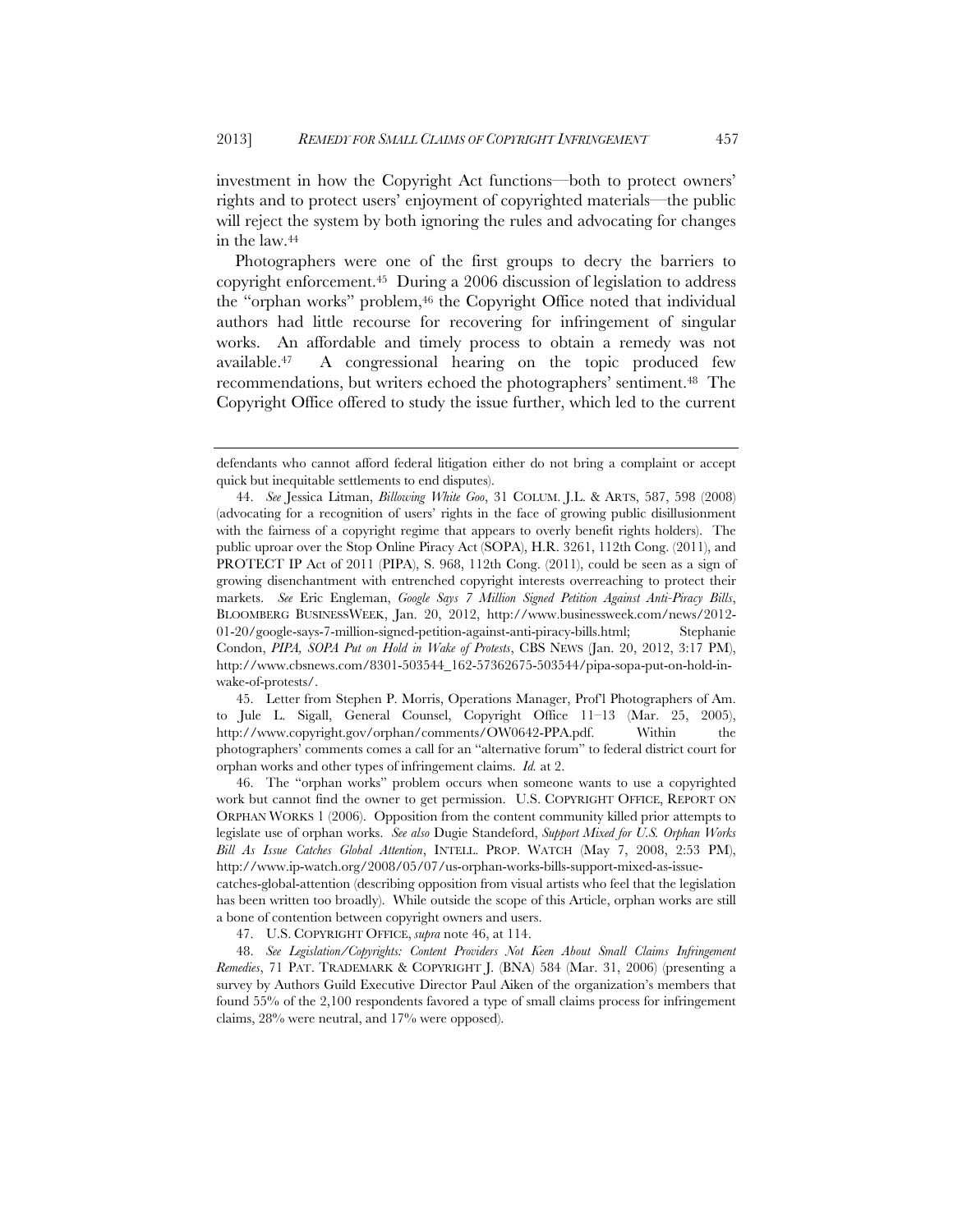notice-and-comment rulemaking process.49 That may, in turn, lay bare the intricacies of copyright for the public to weigh in on, and may help build momentum for a shift in the law.50

#### *B. Academic Proposals to Change Copyright Infringement Remedy Procedures*

Many scholars have called for reforms to the copyright system to provide better access to remedies for copyright infringement. A comparative analysis of these suggestions illustrates the advantages of an administrative proceeding that would be an efficient, low-cost alternative to filing a copyright infringement claim in federal district court.

#### *1. Lemley–Reese Proposal*

The abrupt rise of file sharing on peer-to-peer (p2p) networks like Napster<sup>51</sup> and Grokster<sup>52</sup> sparked a discussion of how to improve copyright enforcement in the digital age.53 Looking at copyright infringement through the lens of deterrence,<sup>54</sup> Professors Mark A. Lemley and R. Anthony Reese suggested a streamlined copyright dispute resolution process as an alternative to federal district court for some instances of copyright infringement over p2p networks.55 Their proposal was an opening salvo in the debate on updating copyright enforcement to keep up with digital infringement and provides a number of process suggestions that could be adopted.

 <sup>49.</sup> Remedies for Small Copyright Claims, 76 Fed. Reg. 66,758, 66,759 (Oct. 27, 2011).

 <sup>50.</sup> *See* Pamela Samuelson et al., *The Copyright Principles Project: Directions for Reform*, 25 BERKELEY TECH. L.J. 1175, 1177 (2010) (noting the "considerable stress" on copyright law from digital technologies as well as user-generated content, which raises awareness of copyright for "ordinary people").

 <sup>51.</sup> *See* A&M Records, Inc. v. Napster, Inc., 239 F.3d 1004, 1011–12 (9th Cir. 2001) (detailing the programming that permits Napster users to store, copy, and transfer MP3 music files from one user to another via the Internet).

 <sup>52.</sup> *See* MGM Studios Inc. v. Grokster, Ltd., 545 U.S. 913, 919–20 (2005) (providing free software that allows peer-to-peer (p2p) sharing of electronic files).

 <sup>53.</sup> *See* Lemley & Reese, *supra* note 26, at 1410–25 (proposing "[a] streamlined dispute resolution system" to lower the cost of enforcement for copyright owners).

 <sup>54.</sup> *See id.* at 1391 (discussing criminal law research by Gary Becker, *Crime and Punishment: An Economic Approach*, 76 J. POL. ECON. 169, 176–79 (1968), that found that a rational actor will change her behavior based on a calculus of "the penalty that she will pay if caught multiplied by the probability that she will be caught"); *see also* Glynn S. Lunney, Jr., *The Death of Copyright: Digital Technology, Private Copying, and the Digital Millennium Copyright Act*, 87 VA. L. REV. 813, 852 (2001) (noting that "an increase in the number of enforcement actions would increase the risk of a lawsuit for each private copier").

 <sup>55.</sup> Lemley & Reese, *supra* note 26, at 1413.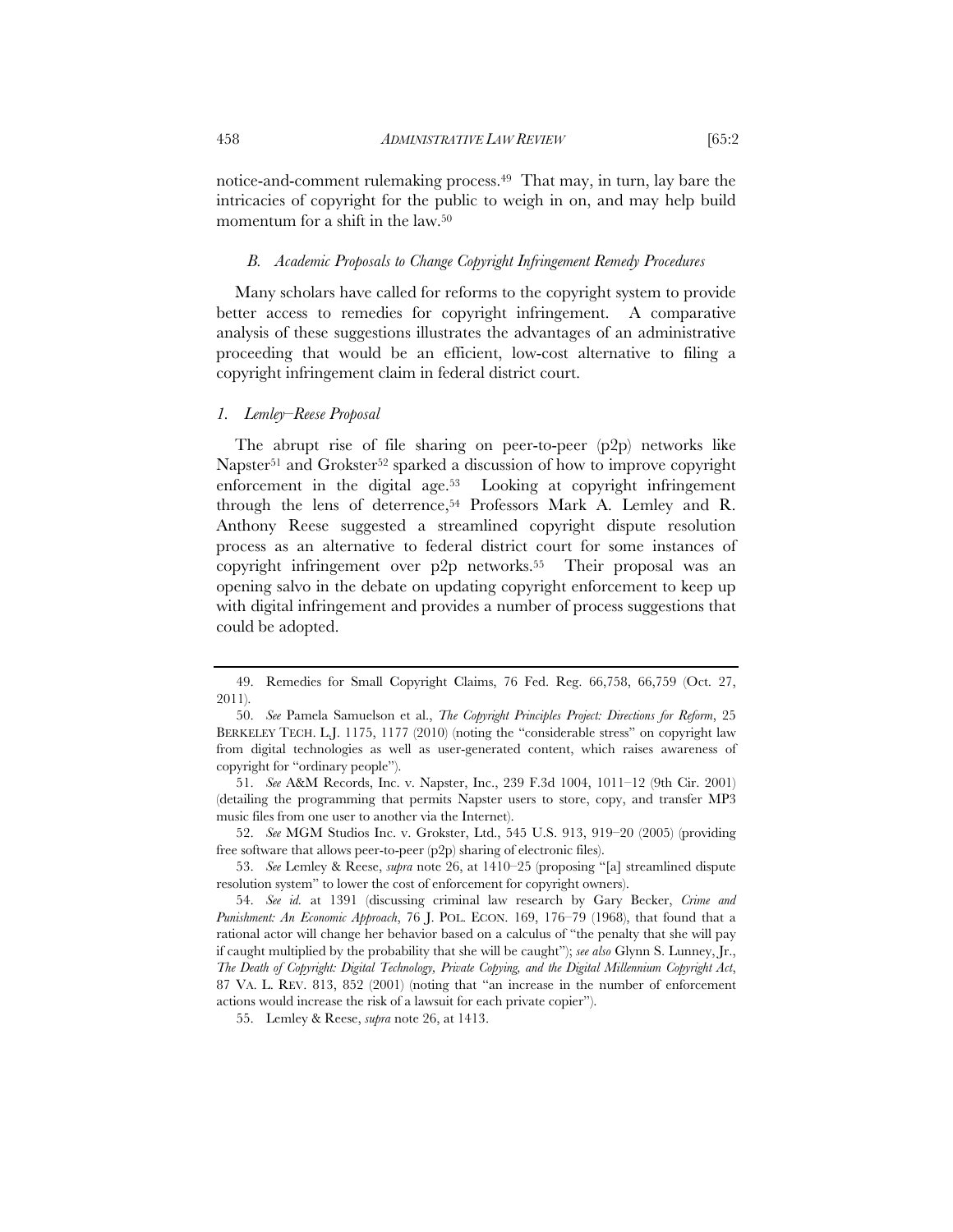Lemley and Reese adapted their proposal for an online dispute resolution system from the Uniform Dispute Resolution Policy<sup>56</sup> for trademark domain names that is run by the Internet Corporation for Assigned Names and Numbers.57 Lemley and Reese suggested that a single ALJ in the Copyright Office could hear prima facie cases of infringement over p2p networks through an online proceeding with no in-person hearings and limited discovery.<sup>58</sup> The proposal anticipated that certain affirmative defenses could be heard and resolved by the ALJ, but that some factual disputes should be dismissed without prejudice and handled through a regular court proceeding.59 A panel of ALJs would hear appeals of initial decisions, Lemley and Reese suggested, and unsuccessful appellants would have the further option to take the dispute to district court.<sup>60</sup> The professors concluded by recommending remedies that would include monetary damages and assessment of costs to unsuccessful defendants, as well as informing ISPs of "repeat infringers," thereby ostracizing infringers and increasing the disincentives to infringe.61

The Lemley–Reese administrative model contains obvious advantages over a federal district court case for copyright infringement. Providing an online forum reduces the need for copyright owners to travel to the nearest federal district court to file a complaint and also reduces the likelihood that an attorney would be needed to navigate the procedural waters. Requiring the copyright owner to present a prima facie case of infringement encourages more straightforward, easy cases to self-select the administrative track. That provides benefits to the parties, who would achieve case

 <sup>56.</sup> *See* Elizabeth C. Woodard, Note, *The UDRP, ADR, and Arbitration: Using Proven Solutions to Address Perceived Problems with the UDRP*, 19 FORDHAM INTELL. PROP. MEDIA & ENT. L.J. 1169, 1180–83 (2009) (describing the process in the Uniform Dispute Resolution Policy).

 <sup>57.</sup> *See* Lemley & Reese, *supra* note 26, at 1411; *see also* Rebecca Haas, Comment, *Twitter: New Challenges to Copyright Law in the Internet Age*, 10 J. MARSHALL REV. INTELL. PROP. L. 231, 251–52 (2010) (proposing that a streamlined administrative process would save time and money as compared to a civil suit in federal district court for Twitter users).

 <sup>58.</sup> *See* Lemley & Reese, *supra* note 26, at 1413–15 (suggesting also that bringing a p2p infringement case before an Administrative Law Judge (ALJ) should also require a minimum number of infringements, e.g., fifty uploads during any thirty-day period).

 <sup>59.</sup> *See id.* at 1415–17 (discussing how an ALJ could resolve or pass on claims of fair use, copyright misuse, and other defenses).

 <sup>60.</sup> *See id.* at 1417 (further noting that courts could discourage fruitless appeals by forcing parties who lose frivolous appeals to pay the costs).

 <sup>61.</sup> *See id.* at 1418–22. Informing an Internet service provider (ISP) that one of its customers was a "repeat infringer" could impact the ability of the ISP to claim the "safe harbor" provisions of the Digital Millennium Copyright Act, which requires ISPs to conform to a policy of terminating accounts of "repeat infringers" in some circumstances. 17 U.S.C. § 512 (2006).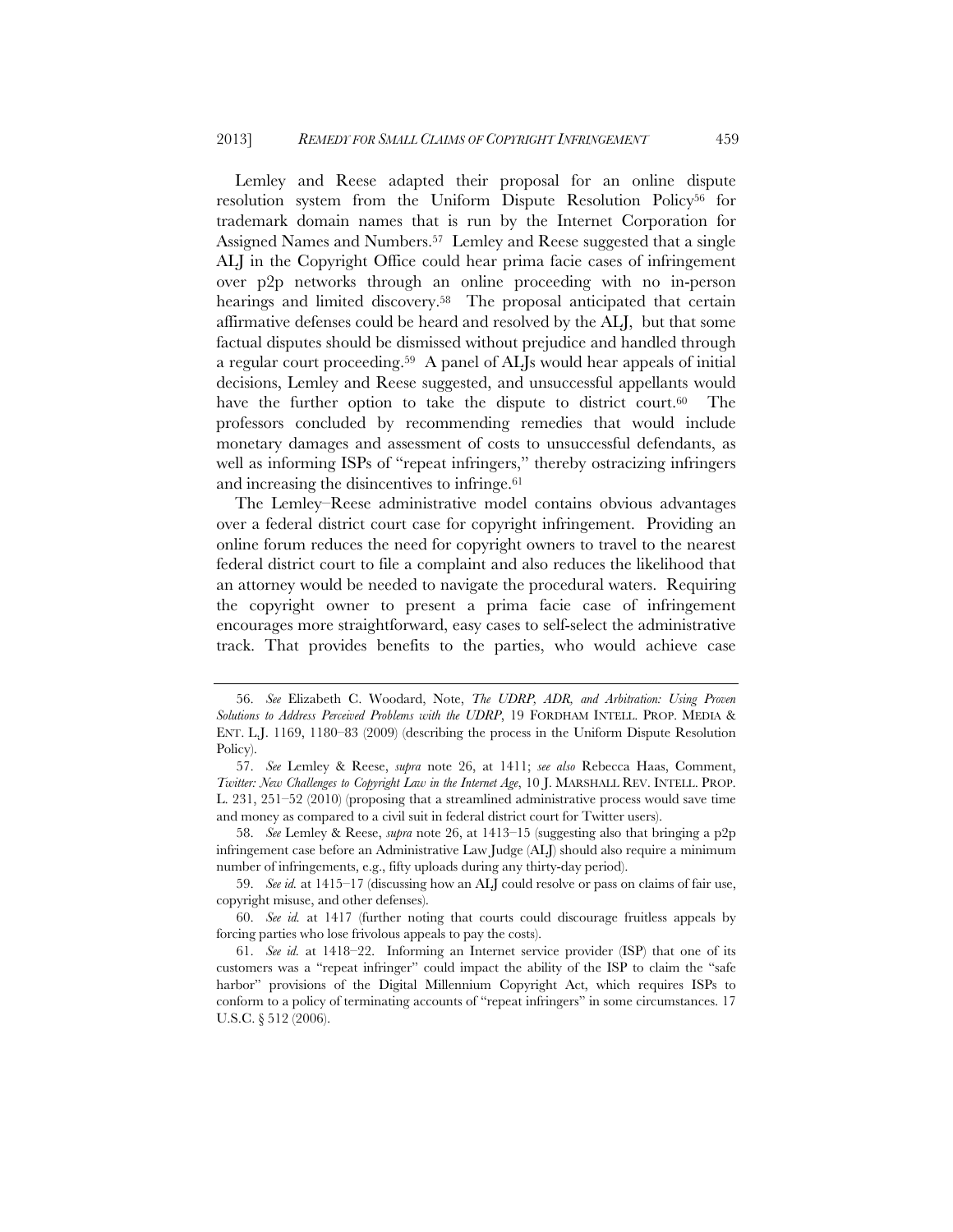resolution faster in an administrative proceeding, as well as benefits to the federal courts, which would see fewer copyright cases on the federal docket. The proposal to potentially "exile" repeat offenders from ISPs is a practical addition to the arsenal for copyright owners and a significant deterrent in an ever more digitally dependent world.62

#### *2. Alternative Dispute Resolution Proposal*

Alternative dispute resolution (ADR) proceedings also provide a model for resolving small copyright infringement disputes.63 After considering the fundamental and adversarial interests of both intellectual property owners and infringers,64 IP attorney Kevin Lemley found that eight out of nine types of intellectual property disputes could best be handled by mediation or a mixed arbitration–mediation program, rather than litigation.65 The mediation model would encourage parties to resolve their disputes by using a limited discovery process and holding the hearing before an experienced, neutral third-party who acts as a "settlement facilitator."66 In contrast, the arbitration–mediation model would put the dispute first before a neutral arbitrator who acts as a decisionmaker.67 That decision would then be sealed while the parties undergo a mediation process that may be more quickly resolved, given the threat of the arbitrator's decision hanging over them.68 The process for both would be housed within the federal courts

<sup>62.</sup> The Center for Copyright Information recently created a Copyright Alert System that encourages content creators to contact ISPs to notify them of alleged infringements. The ISP will then warn its customer to halt the alleged infringement or else face further repercussions, such as slowing connection speeds. *See What Is a Copyright Alert?*, CENTER FOR COPYRIGHT INFO., http://www.copyrightinformation.org/the-copyright-alert-system/whatis-a-copyright-alert/ (last visited May 7, 2013).

 <sup>63.</sup> Kevin. M. Lemley, *I'll Make Him an Offer He Can't Refuse: A Proposed Model for Alternative Dispute Resolution in Intellectual Property Disputes*, 37 AKRON L. REV. 287, 325 (2004).

 <sup>64.</sup> *See id*. at 293–94 (defining the fundamental interest of an owner as seeking to get value from his intellectual property asset and the adversarial interest of an owner as seeking to exclude others from using his intellectual property); *id.* at 296 (defining the fundamental interest of an infringer as desiring to freely use a piece of others' intellectual property and the adversarial interest as expecting to freely use the intellectual property). These fundamental and adversarial motivations, Kevin Lemley argues, set up the range of disputes that copyright owners and infringers will engage in and may predetermine how best those disputes can be resolved. *Id.* at 297–98.

 <sup>65.</sup> *See id.* at 319–20 (estimating a likelihood of agreement in cases based on whether the owner or infringer weighs his fundamental or adversarial interest more heavily).

 <sup>66.</sup> *Id.* at 305.

 <sup>67.</sup> *Id.* at 307.

 <sup>68.</sup> *See id.* at 307–08 (describing the benefits of arbitration–mediation as opposed to mediation–arbitration).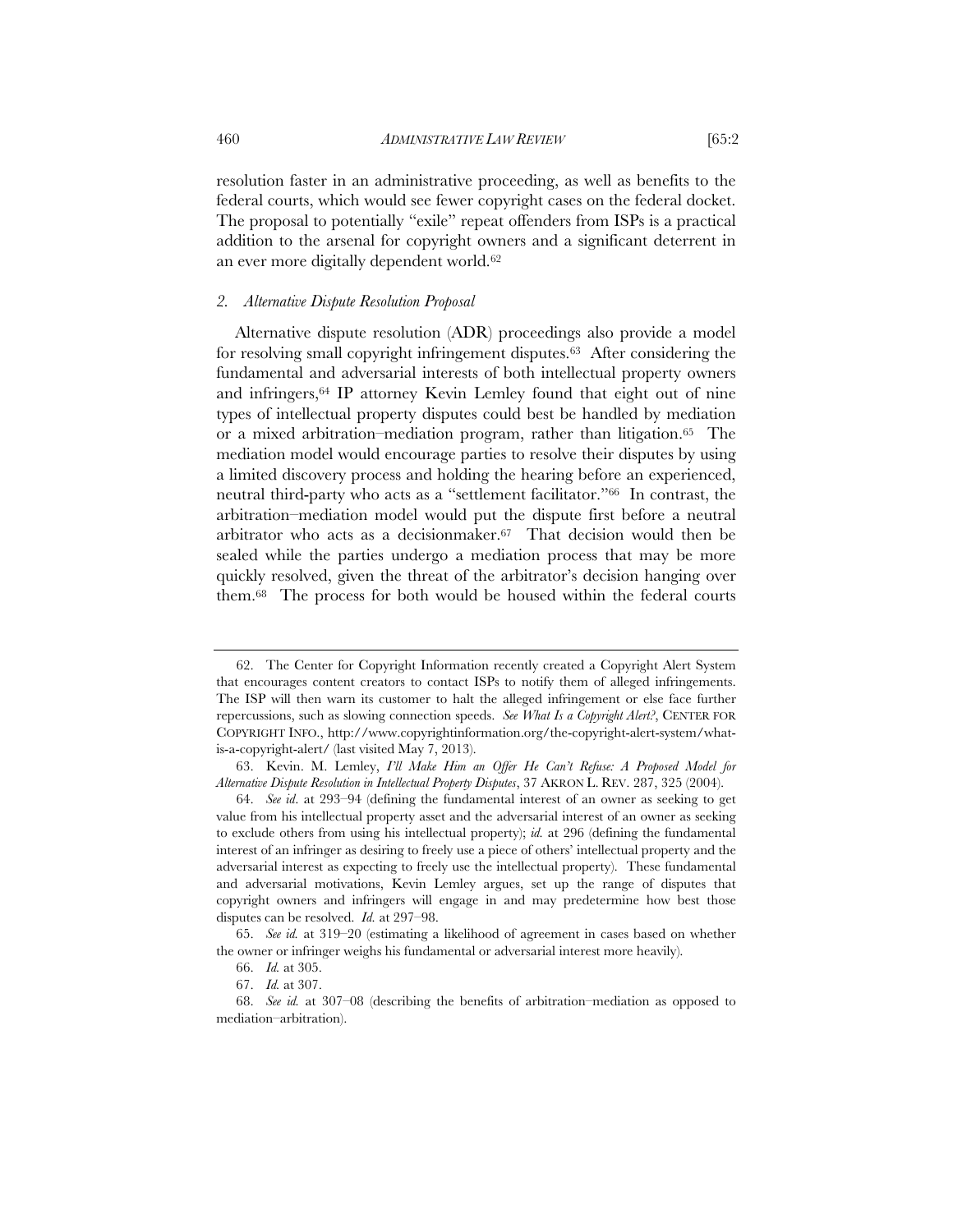and would be initiated upon the filing of an infringement complaint.<sup>69</sup> Along with the complaint, the plaintiff would submit an "ADR Brief" to the court's board of mediators and arbitrators, who could then determine from the parties' stated interests what forum best suited the dispute.70

An ADR process shares some of the benefits of an administrative proceeding, including lower costs, faster resolution of cases, and an easing of the federal courts' workload.71 Additionally, mediators with extensive copyright experience would be better able to resolve complex issues such as fair use.72 Foregoing protracted discovery would save time, money, and the intangible stress of the process, and the final settlement could remain confidential, unlike federal court cases.73

There are, however, obstacles that likely would prevent the wide-scale adoption of mediation or arbitration–mediation in small copyright infringement cases. Since the process is voluntary, it is more likely to be chosen by parties who already have a relationship or see the value in creating a mutually beneficial agreement.<sup>74</sup> It is not likely to be as appealing for a copyright owner who wants to gamble on receiving statutory damages<sup>75</sup> or an alleged infringer who is only interested in free use and not paying a licensing fee.76 Finally, since the process would only begin upon the filing of an infringement complaint, it still places a burden on small players with few resources to initiate a complaint.<sup>77</sup>

 <sup>69.</sup> *See id.* at 321 (noting that parties must voluntarily agree to mediation for it to work). Kevin Lemley points to the success rate of the Lanham Act Mediation Program in the U.S. District Court for the Northern District of Illinois as a model for how mediation can work in intellectual property disputes. The trademark mediation program reported successful resolution of two-thirds of the cases submitted to it. *Id.* at 309.

 <sup>70.</sup> *Id.* at 323. The defendant would file its ADR Brief with its answer.

 <sup>71.</sup> *See id.* at 312–13 (noting that mediation puts parties with fewer resources on more even ground with parties who have more financial resources).

 <sup>72.</sup> *Id.* at 314; s*ee also* Elizabeth Shampnoi, *Alternative Dispute Resolution for Copyright and Trademark Matters*, IP L. 360 (last visited May 7, 2013), http://www.foreclosure

mediationfl.adr.org/si.asp?id=4328 (touting the fifty trained "neutrals" who serve on the Copyright Panel of the American Arbitration Association and the expertise they provide).

 <sup>73.</sup> *See* Lemley, *supra* note 63, at 313–14 (discussing the mental anguish caused by an "arduous litigation process" and the privacy and confidentiality mediation encourages).

 <sup>74.</sup> *See* Ciolli, *supra* note 43, at 1017 (pointing out that parties will still need attorneys in a court-sponsored mediation and that some will not find it "socially optimal" to settle their disputes outside of court).

 <sup>75.</sup> Lemley, *supra* note 63, at 316–17.

 <sup>76.</sup> *Id.* at 318.

 <sup>77.</sup> Ciolli, *supra* note 43, at 1017.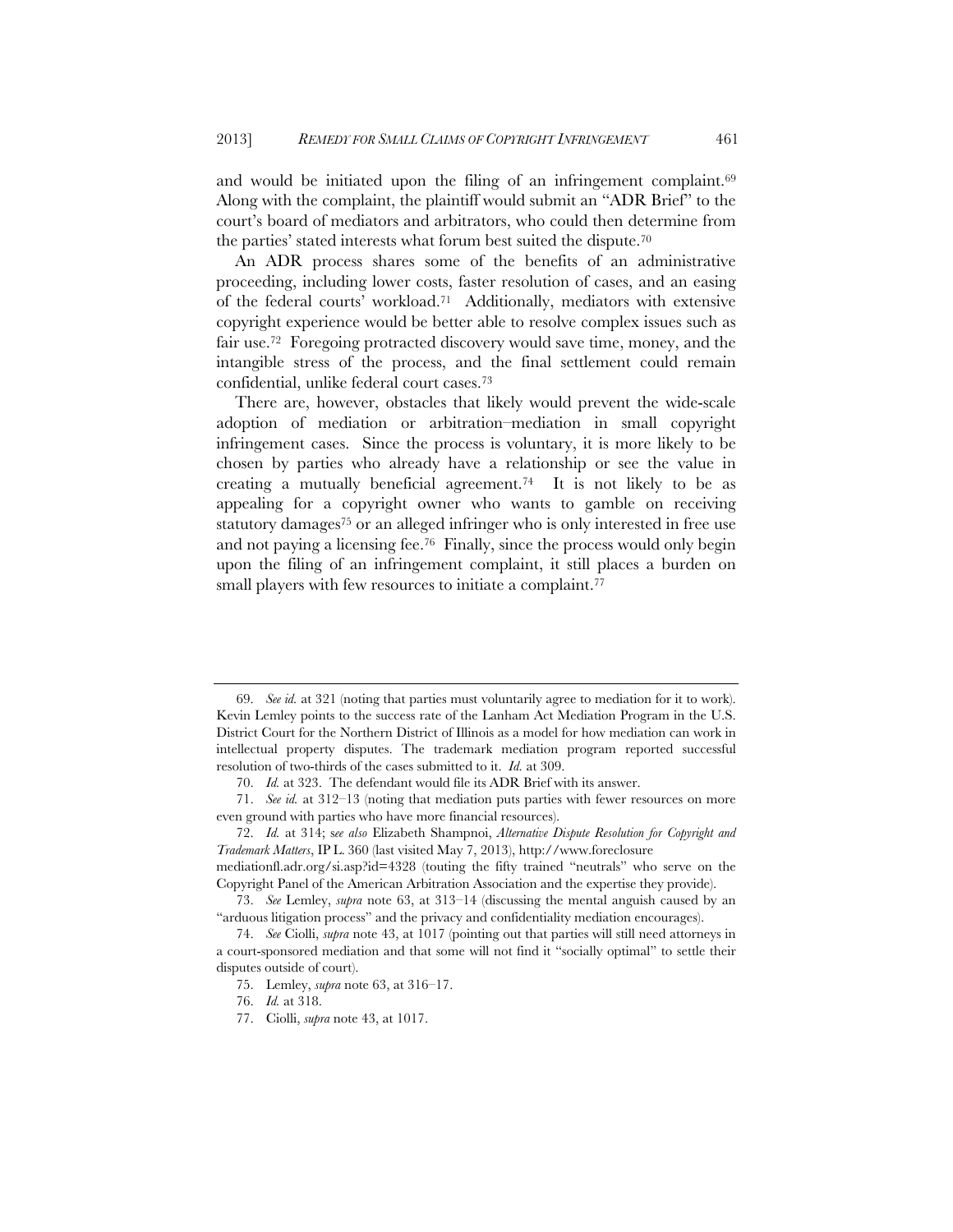#### *3. Federal Small Claims Court Proposal*

Creation of a specialized federal small claims court for intellectual property cases could also create a forum that would encourage copyright protection. Two proposals suggest a model that could be used for copyright cases.

The benefits of an "expedited and simplistic" process under a small claims model are extolled by Anthony Ciolli.78 Ciolli suggested using ALJs to hear disputes under a relaxed set of rules of evidence and procedure and housing the small claims proceeding in the federal courts where it would be a mandatory first step before a district court hearing.79 Although Ciolli analogized the proposed IP small claims court to state small claims courts, he did not support the idea of a blanket jurisdictional limit on "small" copyright claims because of the potential for statutory damages that could range from \$750 to \$30,000 for each infringement.<sup>80</sup> Ciolli contrasted his proposal with the Lemley–Reese proposal by noting that a federal small claims court could hear all the affirmative defenses as well as consider injunctive relief—a remedy not available in an administrative setting.81 Ciolli also argued for allowing parties who participate in a federal small claims proceeding to agree to make it nonbinding.82

Proposals for a patent small claims court also have been advanced, building off proposals from the American Bar Association and American Intellectual Property Law Association in the 1990s and a small claims intellectual property court in Great Britain.83 Patent Attorney Robert P. Greenspoon proposed a trial experiment at one federal district court for patent claims, but the idea also could be used with other forms of intellectual property. The court would have a \$1 million ceiling for damages and the potential for a streamlined discovery process and jury trial before a federal judge.<sup>84</sup> Greenspoon also suggested making the court mandatory upon the request of either party.85

Greenspoon drew ideas from the Patents County Court (PCC) of England and Wales, which hears claims not just of patent infringement but

 <sup>78.</sup> *Id.* at 1023.

 <sup>79.</sup> *Id.* at 1024.

 <sup>80.</sup> *Id.* at 1025–26.

 <sup>81.</sup> *Id.* at 1024–25.

 <sup>82.</sup> *See id.* at 1026 (suggesting that to do so would make the proceeding more attractive for wealthy litigants).

 <sup>83.</sup> Robert P. Greenspoon, *Is the United States Finally Ready for a Patent Small Claims Court?*, 10 MINN. J.L. SCI. & TECH. 549, 549–50 (2009).

 <sup>84.</sup> *See id.* at 563–66 (describing a framework for a federal patent small claims court).

 <sup>85.</sup> *Id.* at 563.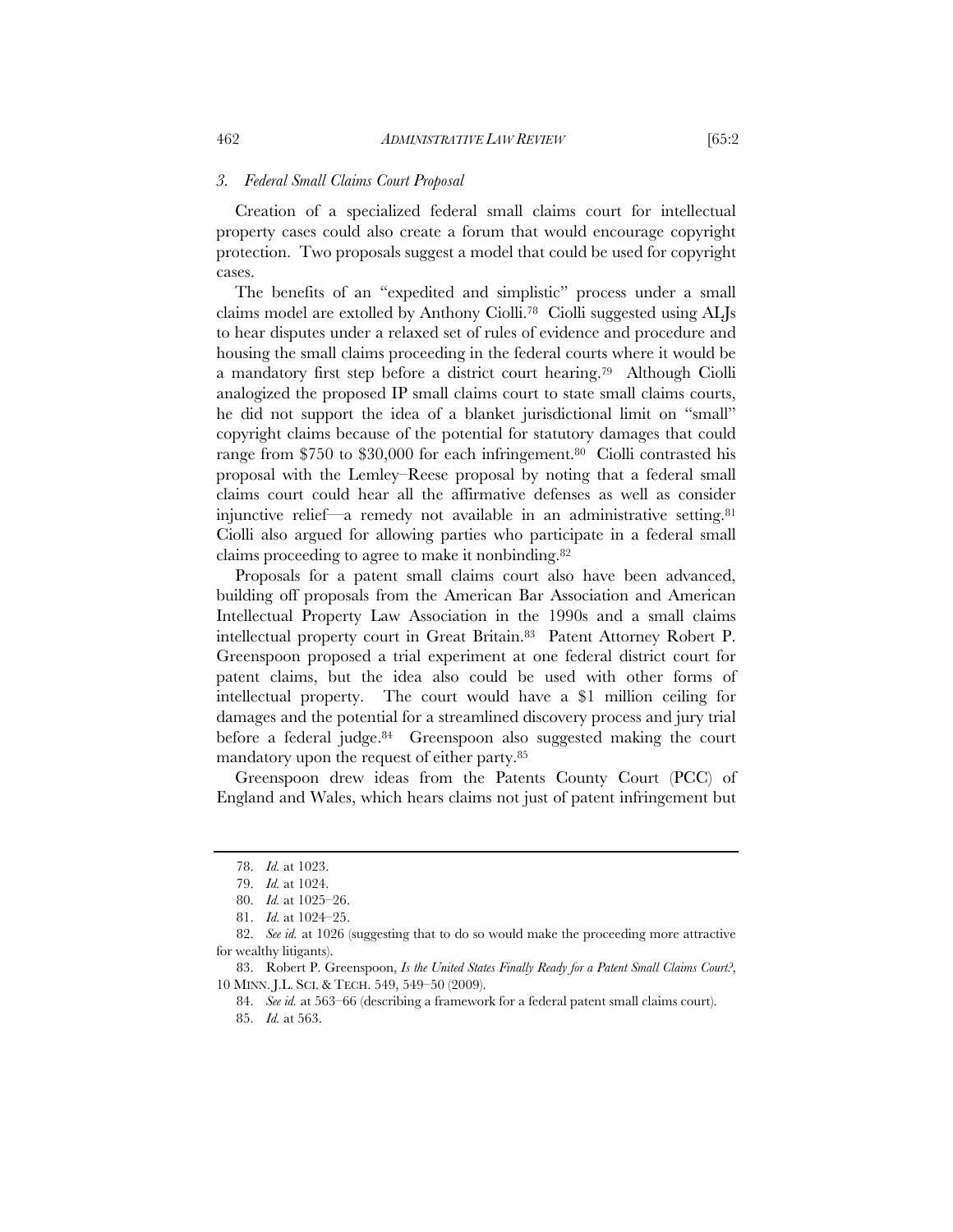also of trademark and copyright infringement.86 Trials last for no more than two days, and the PCC carefully controls the cross-examination of witnesses.87 There is no formal cap on damages, but the court recommends that cases valued at more than  $\epsilon$ ,500,000 be heard in the High Court.<sup>88</sup> Copyright scholars in the United Kingdom also have suggested creating a small claims process within the PCC for even lower value claims of copyright infringement than are already heard within the PCC.89 Time limits are set on the written presentation of evidence in the case, and non-attorneys can represent individuals before the PCC.90 Even at the PCC, however, ADR is encouraged as another way to reduce costs of pursuing intellectual property infringers.91

Keeping the small claims court within the federal court system could be a small step closer to providing a more efficient forum for small copyright owners. The process would preserve the option to seek injunctive relief and could act as a "mini-trial" that would entice even wealthy plaintiffs to use the proceeding as a tryout for large cases.92 Providing a bench of dedicated judges would ensure the cases were handled by a court competent and familiar with the nuances of copyright law.93 If non-attorneys could successfully handle cases, as at the PCC, then some cost-savings would be realized.94 The downside would be that even minimally restricted discovery rules still place a hefty financial burden on small plaintiffs and defendants.95 Housing a small claims proceeding in the federal courts also does nothing to decrease the burden on the federal judiciary or the delays litigants face in resolving disputes. An additional logistical problem would be choosing

 <sup>86.</sup> CHANCELLOR OF THE HIGH COURT, THE PATENTS COUNTY COURT GUIDE 5 (May 2011) (parsing the allocation of responsibilities between the High Court for Patents and the Patent County Court, which was created to hear "smaller, shorter, less complex, less important, lower value actions").

 <sup>87.</sup> *See id.* at 5–6 (explicitly referencing the court's purpose of providing "access to justice" for small- and medium-sized businesses).

 <sup>88.</sup> *Id.*

 <sup>89.</sup> HARGREAVES, *supra* note 10, at 13. The independent report, commissioned by U.K. Prime Minister David Cameron, endorses streamlined procedures, a fixed scale of recoverable costs, and a cap on damages.

 <sup>90.</sup> CHANCELLOR OF THE HIGH COURT, *supra* note 86, at 10.

 <sup>91.</sup> *Id.* at 15–16.

 <sup>92.</sup> Ciolli, *supra* note 43, at 1026.

 <sup>93.</sup> *Cf.* Greenspoon, *supra* note 83, at 565–66 (describing the costs and benefits of drawing from the ranks of senior judges for a specialized patent court and the level of expertise that they could bring to bear in making rulings).

 <sup>94.</sup> CHANCELLOR OF THE HIGH COURT, *supra* note 86, at 15.

 <sup>95.</sup> *See* Ciolli, *supra* note 43, at 1029 (anticipating that poorer litigants will be forced into inequitable settlements by wealthier parties who can drive up the costs of discovery and prelitigation motions).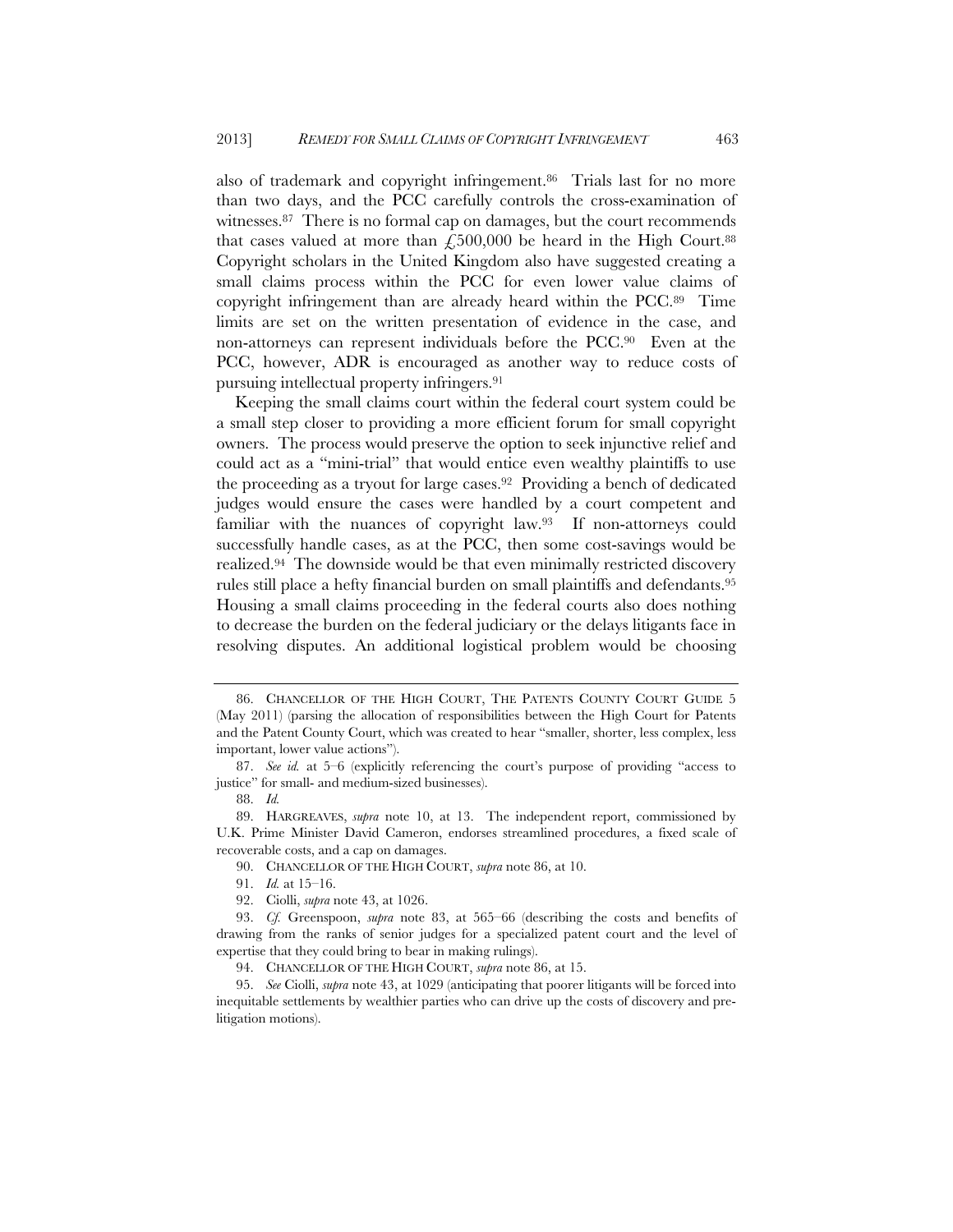whether to locate a federal small claims court in each federal district or just in a few districts close to major intellectual property centers (e.g., New York, Nashville, Los Angeles, and Washington, D.C.).

#### *C. Other Administrative Proceedings Provide Useful Analogies*

Federal administrative agencies provide some ideas that could be employed in a copyright infringement administrative proceeding. An examination of procedures in fields as diverse as veterans' benefits and trademarks highlights potential benefits and drawbacks for an administrative proceeding in the Copyright Office.

#### *1. Trademark Trial and Appeal Board*

Within the intellectual property arena, the Trademark Trial and Appeal Board (TTAB) provides a ready model for the Copyright Office to consider. The TTAB is a panel of ALJs in the U.S. Patent and Trademark Office that hears challenges to the registration of trademarks as well as petitions to cancel trademark registrations on the basis that a mark has become generic or infringes on a prior mark.<sup>96</sup> The TTAB's remedy is limited to determining whether a mark can be registered or canceled, but if a trademark owner seeks damages or injunctions, he must go to federal court.97 Nevertheless, the cancellation of a registered mark or blocking of a proposed mark is a protective wall for a trademark owner who wants to stop goods entering the market with a confusingly similar mark that infringes his own.

The cost of a TTAB proceeding is generally less than that of a federal court dispute over a trademark, but TTAB proceedings take more time.<sup>98</sup> To help remedy this delay, the TTAB recently instituted an Accelerated Case Resolution (ACR) process to handle smaller, less complicated cases with fewer disputed facts.<sup>99</sup> The parties must stipulate that the TTAB can resolve any disputed facts and must rely on a written record to settle their claims. In exchange, the ALJs are to make a decision on the merits within

 <sup>96.</sup> Lanham Act § 17, 15 U.S.C. § 1067 (2006).

 <sup>97. 3</sup> MCCARTHY ON TRADEMARKS & UNFAIR COMPETITION § 20:99 (4th ed. 2013).

 <sup>98.</sup> David J. Kera, *Inter Partes Matters: General Background and Prefiling Considerations*, *in* A LEGAL STRATEGIST'S GUIDE TO TRADEMARK TRIAL AND APPEAL BOARD PRACTICE 2 (Jonathan Hudis, ed. 2010).

 <sup>99.</sup> TRADEMARK TRIAL & APPEAL BOARD MANUAL OF PROCEDURE §§ 528.05(a)(2), 702.04 (3d ed. 2011); TTAB, U.S. PATENT & TRADEMARK OFFICE, ACCELERATED CASE RESOLUTION (2011) *available at* http://www.uspto.gov/trademarks/process/appeal/ Accelerated\_Case\_Resolution\_\_ACR\_\_notice\_from\_TTAB\_webpage\_12\_22\_11.pdf.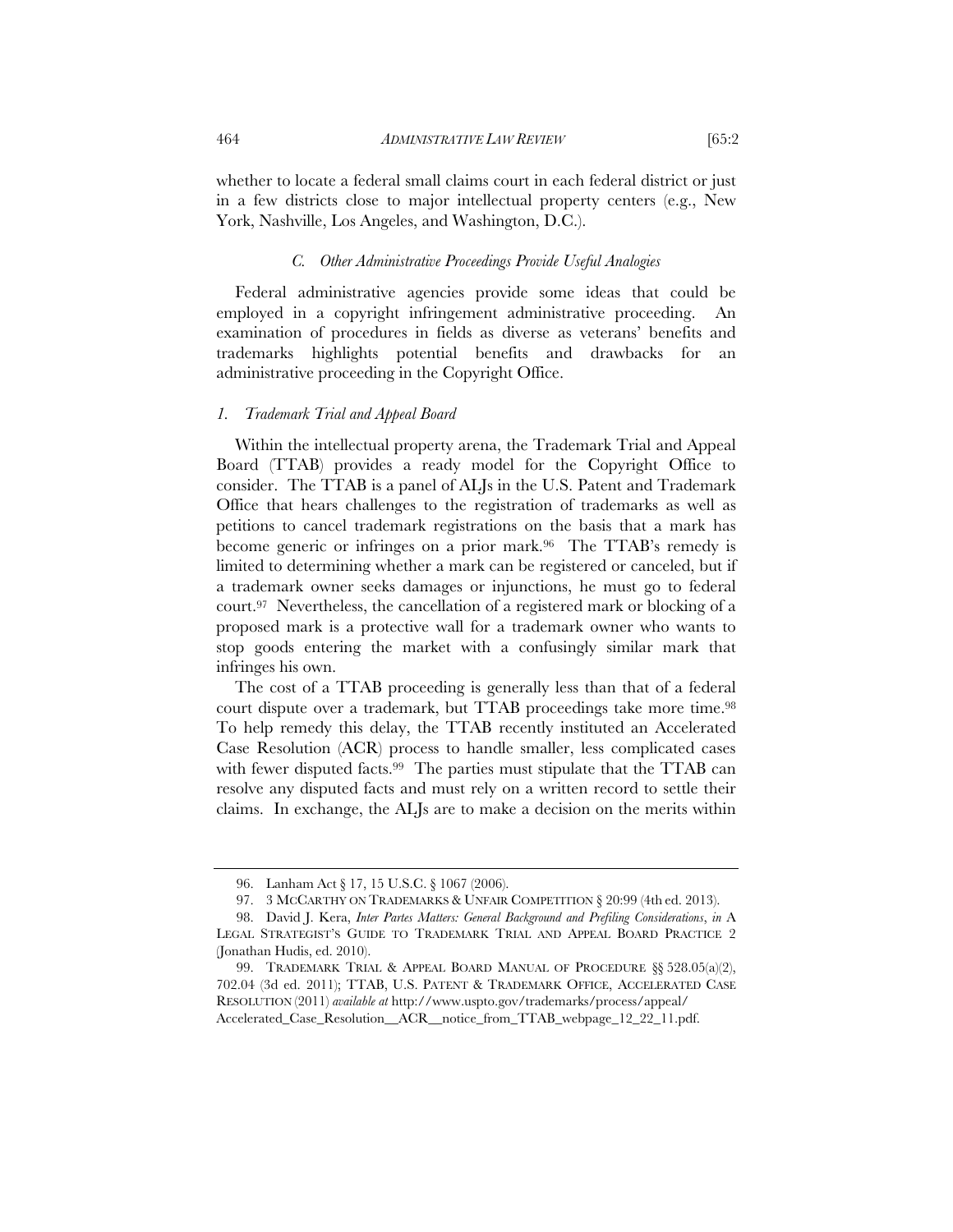fifty days of considering the written record.100 The ACR provides a simplified process for trademark owners who wish to settle their business disputes and move on with their trade.

The written record that is at the heart of each case is a central benefit of the TTAB procedure. The process does not require parties to go through an oral hearing, which saves time and money. There is typically the same amount of discovery in a TTAB case as there is in federal district court, though; parties must invest the same—or more—time and money as in litigation. With their specialized knowledge of trademark law and expertise in interpreting complicated case law surrounding "likelihood of confusion" between similar marks, the TTAB judges can be a resource for the parties.101 On the other hand, the TTAB is hamstrung by its inability to grant injunctive relief, which for trademark owners can make a significant difference in the market.

#### *2. Department of Veterans Affairs*

Another model for the Copyright Office is the U.S. Department of Veterans Affairs (VA), which has—at least on paper—a "nonadversarial, informal system" for the determination of benefits for veterans and their dependents.<sup>102</sup> Critics, however, insist that even a pro-claimant system such as the one at the VA requires strong advocates.103 Initial hearings are held at regional offices closer to claimants, and in some facilities, videoconferencing is available.104 The style of the hearing highlights the Department's intention to make it open and approachable for non-attorneys. Hearings are typically conducted in "unimposing" rooms in standard government buildings, and the decisionmaker sits on the same level as the claimant. Formal rules of evidence do not apply, so the claimant and representative gain a significant amount of control over the organization, scope, and duration of the hearing.105 The Board of Veterans Appeals reviews agency decisions de novo before appeal to federal district

 <sup>100.</sup> *Id.*

 <sup>101.</sup> *See* Lanham Act § 17, 15 U.S.C. § 1067 (2006). "Likelihood of confusion" is the test that determines whether one trademark infringes on another by causing consumer confusion in the marketplace.

 <sup>102.</sup> VETERANS BENEFITS MANUAL 7 (Barton F. Stichman et al., eds., 2012). The manual points out that the biggest obstacle in winning a Veterans Affairs benefits claim is determining which evidence is needed and tracking the evidence down.

 <sup>103.</sup> *Id*.

 <sup>104.</sup> *Id.* at 959–61. Despite the availability of videoconferencing, the manual recommends that claimants try to make an in-person hearing because "it is more difficult to deny a claim after meeting face-to-face with the claimant." *Id*.

 <sup>105.</sup> *Id.* at 962.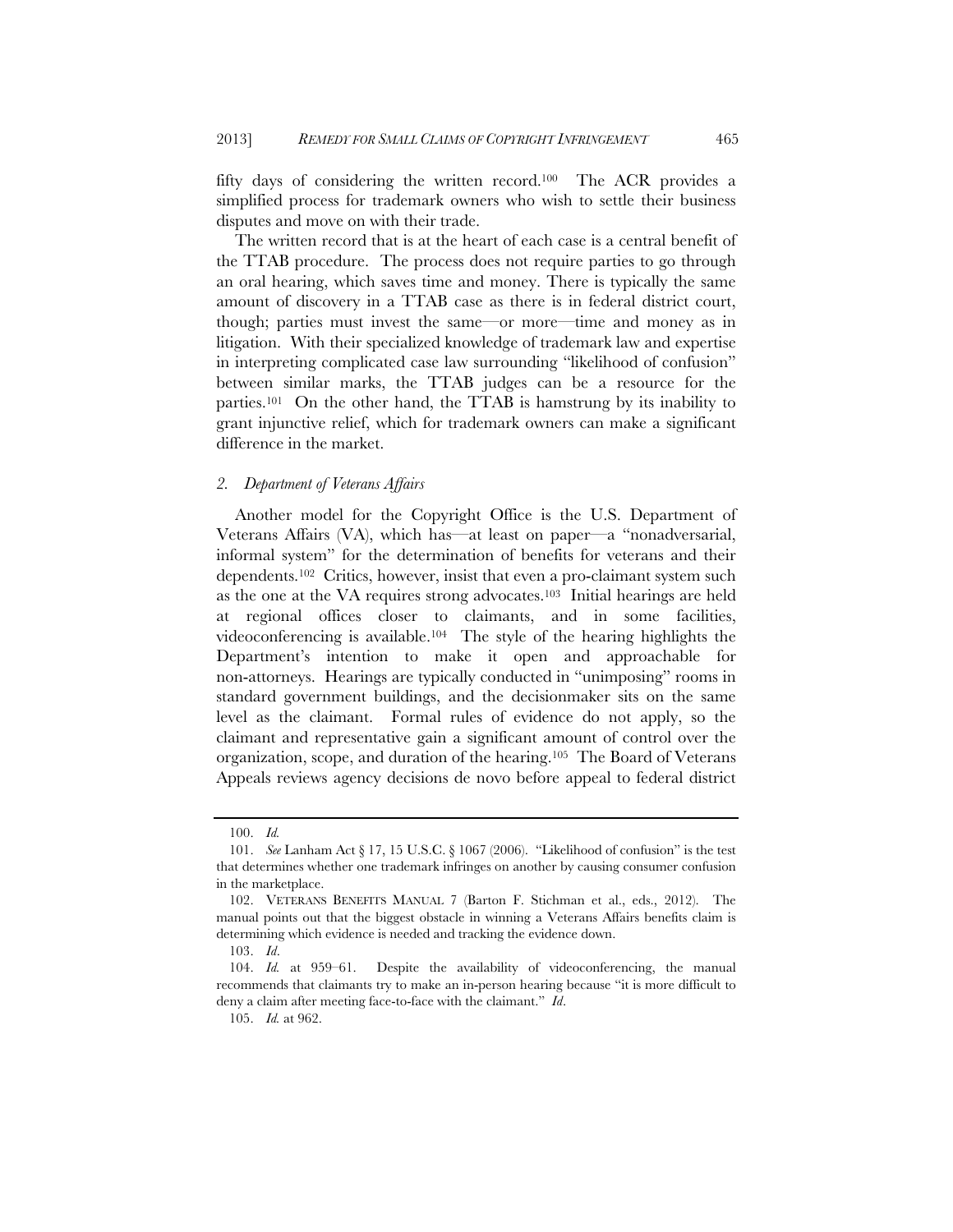court.106

The Copyright Office could adopt a similar style in creating administrative procedures that are easy to use for creators and authors less adept at handling legal issues. The VA hearings encourage pro se applicants to take initiative in their own cases and encourage cooperation between administrators and claimants. If the Copyright Office were to use similar strategies for its hearings, it could foster more equitable outcomes regardless of the depths of the parties' pockets.

#### *3. Social Security Administration*

The Copyright Office could also look to the example set by the Social Security Administration (SSA) with claims for disability benefits. Appeals take place in a nonadversarial hearing before an ALJ. Like the VA hearings, federal rules of evidence are not applied.<sup>107</sup> As a matter of policy, the Agency will hold hearings within seventy-five miles of a claimant's home, and if the claimant cannot travel, the ALJ can meet at the claimant's home, hospital, or a nearby institution.<sup>108</sup> If the claimant does not have an attorney, the ALJ has a positive duty to the parties in front of him to develop the record.109 The ALJ can compel production of documents and appearances of witnesses, who must testify under oath.110

The SSA hearings demonstrate another example of creating a procedure intended to assist the parties involved. Were the Copyright Office to follow a similar path, it could schedule voluntary hearings for copyright infringement actions at the request of both parties. It could also consider permitting videoconferencing or allowing "circuit rider" ALJs from the Copyright Office to hold regional hearings of cases, if the parties agree to coordinate schedules so as to maximize the ALJs' time in the region. For instance, if there were a number of cases that were filed from New York, an ALJ based in the Copyright Office could hold a week of hearings there to make them more convenient to both parties and to resolve a number of cases in the same trip. Unfortunately, holding regional hearings or setting up videoconferencing would require either that the Copyright Office invest more in hardware and facilities, or that the Copyright Office partner with other agencies or courts around the country with the necessary resources

 <sup>106.</sup> *Id.* at 879.

 <sup>107. 20</sup> C.F.R. § 404.950(c) (2012).

 <sup>108.</sup> *See* CHARLES E. SAMUELS, VIRGINIA LAW FOUNDATION, ESTABLISHING AND MAINTAINING A SUCCESSFUL SOCIAL SECURITY DISABILITY BENEFITS PRACTICE I-15 (2011) (offering continuing legal education on the Social Security Administration's hearing process).

 <sup>109.</sup> Fessler v. Matthews, 417 F. Supp. 570, 574 (S.D.N.Y. 1976).

 <sup>110. 20</sup> C.F.R. § 404.950(d)–(e) (2012).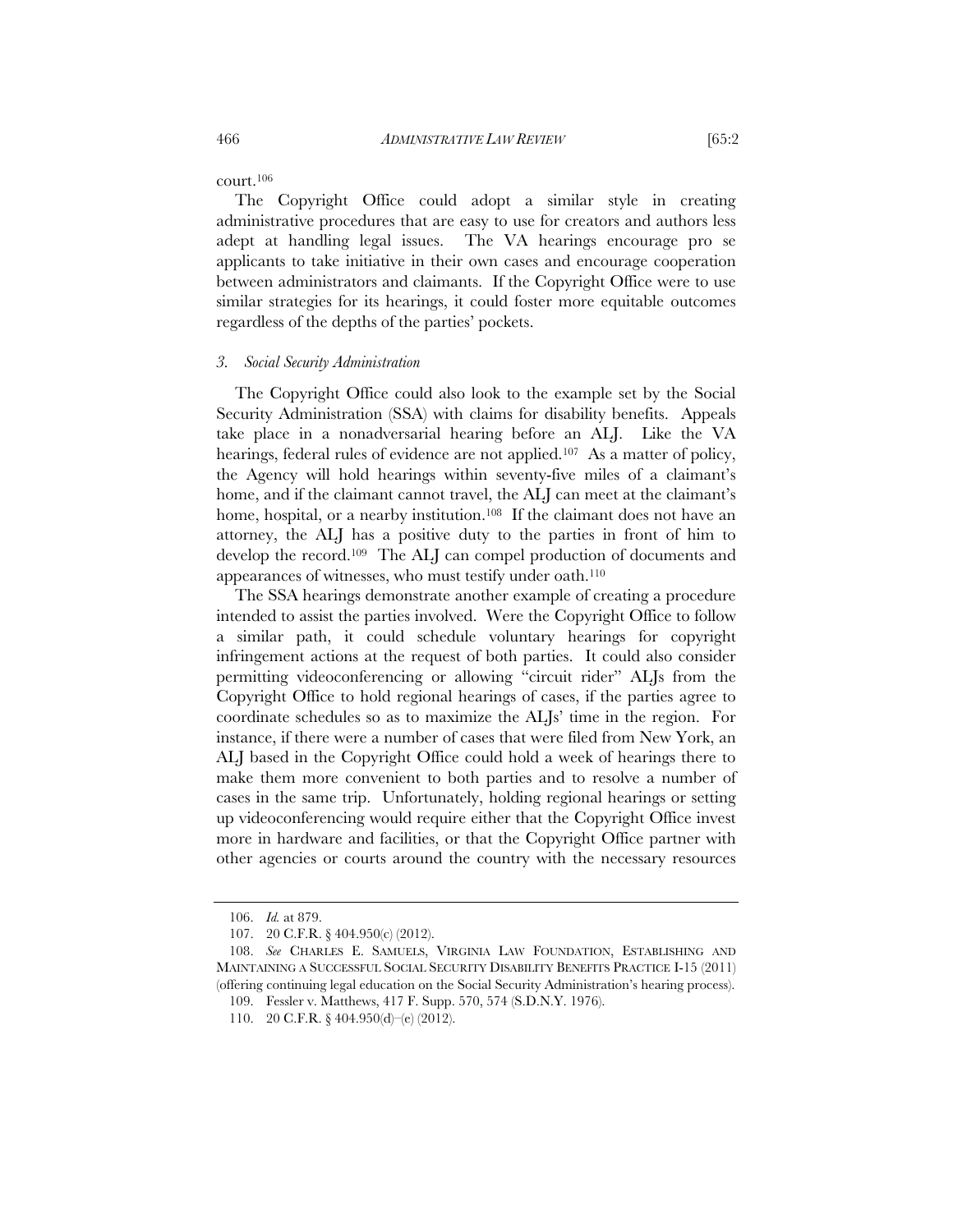and facilities to conduct these hearings.

#### II. RECOMMENDATIONS

#### *A. Creation of a Copyright Infringement Remedy Panel (CIRP)*

This Article proposes the creation of a new Copyright Infringement Remedy Panel (CIRP) at the Copyright Office. The CIRP would provide an administrative remedy for the smallest claims of copyright infringement, giving more value to copyright creators and inspiring more respect from users of copyrighted material by creating an additional deterrent to infringement.<sup>111</sup>

The CIRP would be composed of a panel of three ALJs based in the Copyright Office.112 The CIRP judges would be similarly qualified and recruited to the office in the same manner as the three Copyright Royalty Judges (CRJs) who currently hear statutory licensing cases under Title 17.113 Because an administrative staff already exists to support the CRJs, a support structure would be in place to provide assistance to CIRP judges. These CIRP judges would initially assess an infringement claim online but, like SSA or VA judges, could travel to hold voluntary hearings in regional federal facilities, which would improve access to the hearings for copyright

 <sup>111.</sup> The role of administrative agencies in copyright law has been limited, but there are good arguments for increasing the use of agencies for copyright adjudication. *See* Sapna Kumar et. al., Panel Discussion, *An Uncomfortable Fit?: Intellectual Property Policy and the Administrative State*, 14 MARQ. INTELL. PROP. L. REV. 441, 448, 458–59 (2010) (recording comments by Professor Jason Mazzone encouraging Congress to delegate more power to an administrative agency to oversee copyright law).

 <sup>112.</sup> Constitutional separation of powers questions about housing a tribunal of administrative law judges in the Copyright Office are beyond the scope of this Article, but are a large concern for the Office. *See* Intercollegiate Broad. Sys., Inc. v. Copyright Royalty Bd., 684 F.3d 1332, 1340–41 (D.C. Cir. 2012) (holding that the position of the Copyright Royalty Judges (CRJs) violates the Appointments Clause and granting the Librarian of Congress the power to remove the CRJs from their offices in order to alleviate the constitutional question); SoundExchange, Inc. v. Librarian of Cong., 571 F.3d 1220, 1226 (D.C. Cir. 2009) (Kavanaugh, J., concurring) (raising a separation of powers question about the appointment of CRJs by the Librarian of Congress instead of by the President under the Appointments Clause); Michael W. Carroll, *Fixing Fair Use*, 85 N.C. L. REV. 1087, 1131–32 (2007) (suggesting that a separation of powers argument against ALJs in the Copyright Office should be considered through a functional, rather than formalist, analysis); Greg Louer, Comment, *Copyright at a Crossroad: Why Improper Appointment of Copyright Royalty Judges Could Undermine American Copyright Law, and How Congress Can Solve the Problem*, 60 CATH. U. L. REV. 183, 205 (2010) (advocating that Congress amend Title 17 to give the President authority to appoint Copyright Royalty Judges in order to avoid the separation of powers problem).

 <sup>113. 17</sup> U.S.C. §§ 801–802 (2006).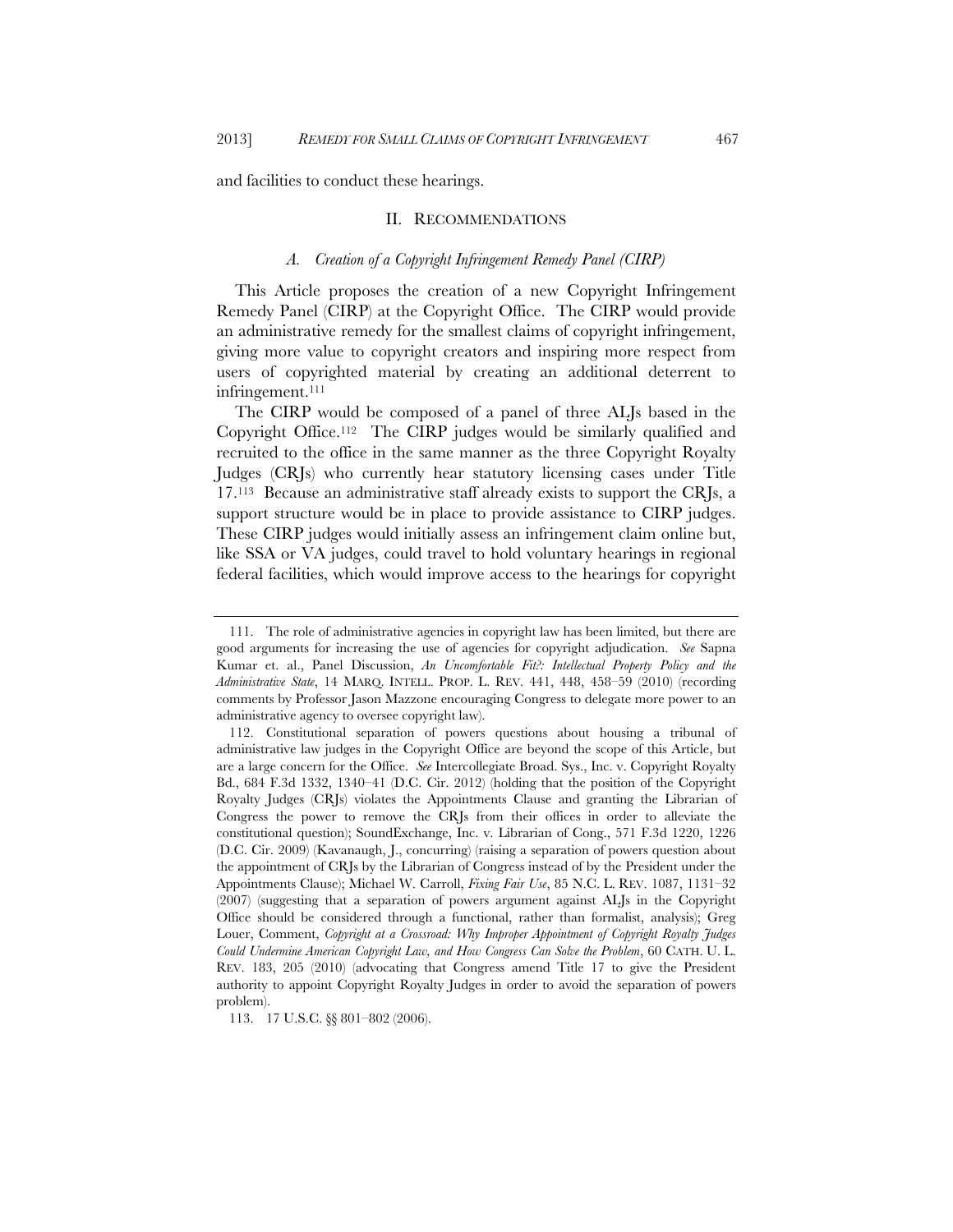owners around the country.114

Infringement claims brought before the CIRP could remain "small claims" by capping damage awards at some number that incentivizes participation in the CIRP process.115 That amount could be set at a hard-and-fast number, perhaps fewer than \$30,000,<sup>116</sup> or it could be indexed to inflation or some other annually escalating number. Calculations of damages could be determined based on the proven value of the work,117 though some groups representing artists emphasize the need for any administrative procedure to continue to award statutory damages, costs of the action, and attorney's fees.118 If the CIRP process remains simple, there may be little need to hire an attorney to pursue a claim. Costs of pursuing an infringement claim through the CIRP also should be minimal if discovery is limited and the proceeding takes place primarily online or in regional hearings.

A key feature of the CIRP would be the ability of copyright owners to bring an initial infringement claim online. A centralized website linked to the Copyright Office site would allow copyright owners to provide proof of registration for their work and to present a prima facie case of infringement. The plaintiff's evidence could be reviewed online by the Copyright Office support staff members, who would ensure that the correct defendant was served with notice of the infringement action. If the plaintiff presents a prima facie case of infringement, the defendant would be required to participate in the administrative proceeding online, instead of being allowed to remove the case immediately to district court.

An initial ruling would be made by a single CIRP judge within sixty days of the complaint. Presentation of any affirmative defenses that the CIRP

 <sup>114.</sup> *See* discussion *supra* Part I.C.2–3.

 <sup>115.</sup> *See* Comments from the Copyright Alliance, to Library of Congress, Copyright Off. (Jan 17, 2012) https://copyrightalliance.org/sites/default/files/sites/all/files/u8/

small\_claims\_-\_comments\_011712.pdf; Initial Comments from Microsoft Corporation, to Maria A. Pallante, Register of Copyrights, U.S. Copyright Off. (Jan. 17, 2012), http://www.copyright.gov/docs/smallclaims/comments/34\_microsoft\_corporation.pdf. These groups do not suggest a specific number but encourage the Copyright Office to pick an amount that would allow appropriate recovery for plaintiffs.

 <sup>116.</sup> *See* Letter from Michael Traynor, Katherine C. Spelman, & Sophie Cohen, to Maria A. Pallante, Register of Copyrights, U.S. Copyright Off. (Jan. 13, 2012), http://www.copyright.gov/docs/smallclaims/comments/52\_traynor\_michael.pdf. This amount also mirrors the limit on statutory damages for infringement of a single work. 17 U.S.C.  $\S 504(c)(1)$  (2006).

 <sup>117.</sup> Letter from Robert C. Gilmartin, Attorney, to Copyright Off. (Dec. 28, 2011), http://www.copyright.gov/docs/smallclaims/comments/21\_gilmartin.pdf.

 <sup>118.</sup> Memorandum from The American Society of Composers, Authors and Publishers and SESAC, Inc., to U.S. Copyright Off. (Jan. 17, 2012), http://www.copyright.gov/docs/ smallclaims/comments/03\_ascap.pdf.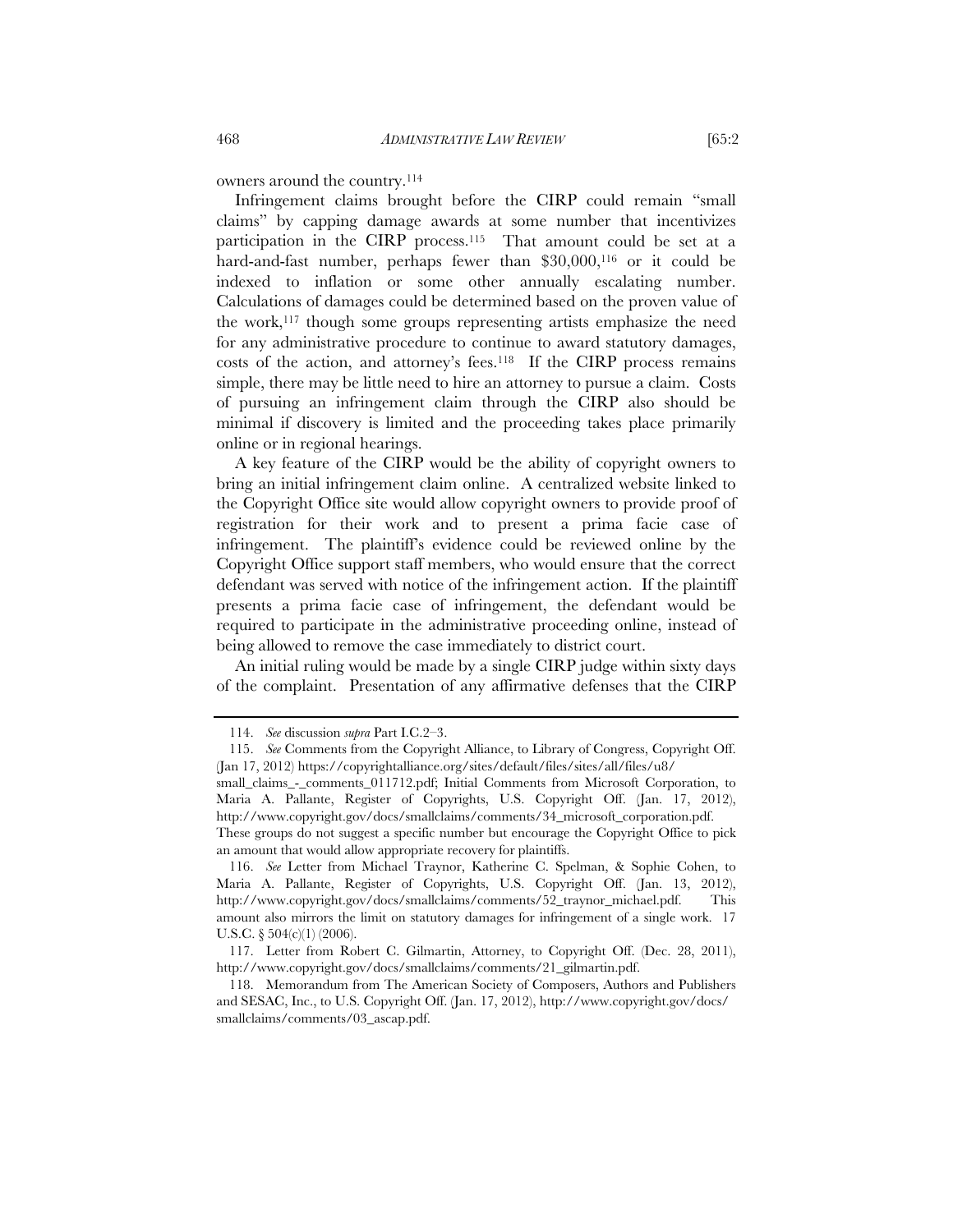judge finds persuasive would result in the complaint being dismissed without prejudice for the plaintiff to re-file in federal court. If the CIRP judge finds the defendant infringed, the defendant would be able to appeal to any federal district court. Consistent with CRJ rulings and other cases concerning decisions by the Register of Copyrights, an appeal would face a de novo standard of review.

If an infringement ruling were granted, the CIRP would have a few remedies to choose from. Although as an administrative body it could not issue injunctions, the CIRP would be able to set monetary damages.<sup>119</sup> These would be based on the CIRP's educated estimates of licensing fees in the industry relevant to the infringed work, as well as a demonstration by the plaintiff of either actual profits lost or the amount the defendant was unjustly enriched, or both.120 The CIRP could also assess the cost of the administrative proceeding—as limited as it may be compared to traditional litigation—to the infringer.121

Novel remedies that the CIRP could consider would be enforcing a Creative Commons license for attribution,122 if the plaintiff distributed the copyrighted material that was infringed under that license.123 The Creative Commons attribution license provides broad permissions from copyright creators for others looking to build on the original content so long as the follow-up work gives proper attribution to the initial creator.124 Enforcing a right of attribution would bring the United States more in line with international copyright and domestic social norms between creators and

 <sup>119.</sup> *See* discussion *infra* Part III.B (outlining the Supreme Court's test for issuing injunctions).

 <sup>120.</sup> *See* RUSSELL L. PARR, INTELLECTUAL PROPERTY INFRINGEMENT DAMAGES 107–19 (2d ed. 1999) (listing the fifteen factors for determining a reasonable royalty rate for patents outlined in *Georgia–Pac. Corp. v. U.S. Plywood Corp*., 318 F. Supp. 1116 (S.D.N.Y. 1970), *modified*, 446 F.2d 295 (2nd Cir. 1971)). Some of the *Georgia Pacific* factors easily translate into the copyright realm. They include: prior royalties the licensor has received, rates previously paid by the licensee for similar work, the nature and scope of the license to the work, the commercial relationship between the parties, the profitability and popularity of the work, the portion of the infringer's profit attributable to the work at issue, and the price the parties would have likely agreed to had they negotiated.

 <sup>121.</sup> *See* Lemley & Reese, *supra* note 26, at 1422–23 (noting that award of costs is also routine in civil litigation).

 <sup>122.</sup> *Attribution 3.0 Unported*, CREATIVE COMMONS, http://creativecommons.org/ licenses/by/3.0/ (last visited May 7, 2013).

 <sup>123.</sup> *See* Samuelson et al., *supra* note 50, at 1208 (proposing that the system vindicate breaches of attribution conditions in copyright licenses).

 <sup>124.</sup> *About*, CREATIVE COMMONS, http://creativecommons.org/about (last visited May 7, 2013) ("The infrastructure we provide consists of a set of copyright licenses and tools that create a balance inside the traditional 'all rights reserved' setting that copyright law creates.").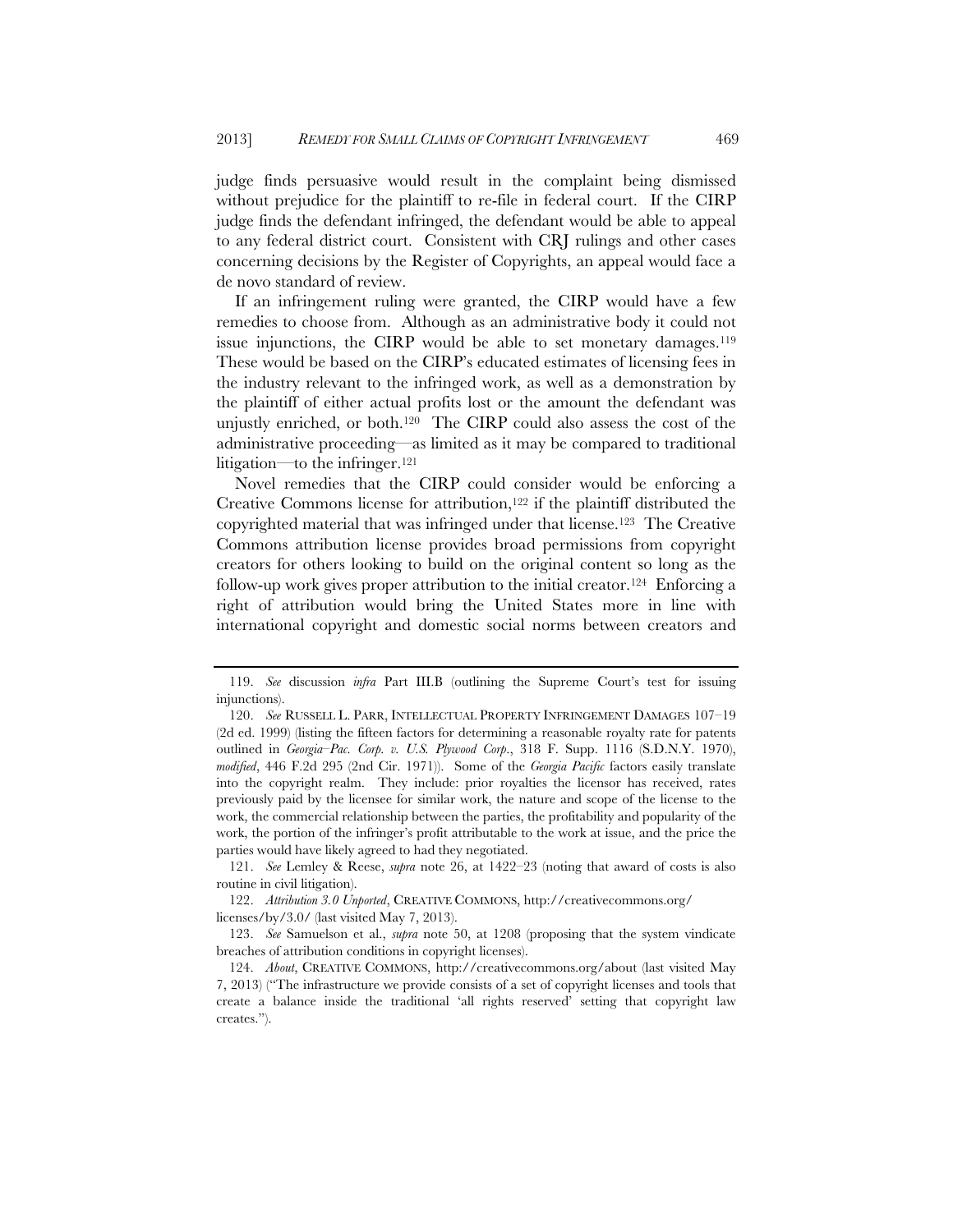users.125 The CIRP could interpret the attribution right under a reasonableness standard, based on the context of how the copyrighted material is displayed; it could also rule on whether attribution could be waived by contract.126 Additionally, the CIRP could issue letters to ISPs alerting them of infringers who are designated "repeat offenders" after a certain number of actions before the panel.127 These letters would serve as a warning of increased liability to the ISPs if they continue to provide access to repeat digital infringers. The potential increase in contributory liability could encourage ISPs to block or monitor infringers who may use the ISP's services to sell or post infringing works.<sup>128</sup>

Creating a new administrative process to make findings of copyright infringement and giving the CIRP judges the power to enforce rights of attribution would require Congress to amend the Copyright Act. While the Copyright Office will send its final report and recommendations to Congress in September,<sup>129</sup> the timeline for action is unclear. Congress has been bogged down with difficult budget and economic concerns, and copyright issues may not be a huge priority in 2013. The willingness to act will depend on the pressure from copyright interest groups, but it is not yet clear whether the large industry groups will have an incentive to use a small copyright claims system and, by extension, support changes to the copyright laws.

#### *B. A Hypothetical Enforcement Action by the CIRP*

This Part exemplifies how the CIRP remedy would apply to a hypothetical copyright infringement of stock photography. Let us follow a photographer down the rabbit hole to "recover" for infringement of her photo under the current system. For example, imagine that an adventure photographer captured a dynamic shot of whitewater kayakers running a river and added the image to the portfolio on her website. A few weeks

 <sup>125.</sup> Samuelson, et al., *supra* note 50, at 1243–45. There is a limited right of attribution protected under the Visual Artists Rights Act, 17 U.S.C. § 106A (2006), but it is only available to visual artists of works in limited production. The Berne Convention, the international copyright treaty created in 1886 that the United States signed in 1989, also provides for a right of attribution. Berne Convention for the Protection of Literary and Artistic Works art. 6bis, *opened for signature* Sept. 9, 1886, 1 B.D.I.E.L. 715, *available at* http://www.wipo.int/treaties/en/ip/berne/trtdocs\_wo001.html#P23\_530.

 <sup>126.</sup> Samuelson, et al., *supra* note 50, at 1244.

 <sup>127.</sup> *See* discussion *supra* Part I.B.1.

 <sup>128.</sup> Lemley & Reese, *supra* note 26, at 1421–22.

 <sup>129.</sup> *See Remedies for Copyright Small Claims*, U.S. COPYRIGHT OFF., http://www.copy

right.gov/docs/smallclaims/ (last updated Apr. 29, 2013) (outlining the process for recommending changes to Congress).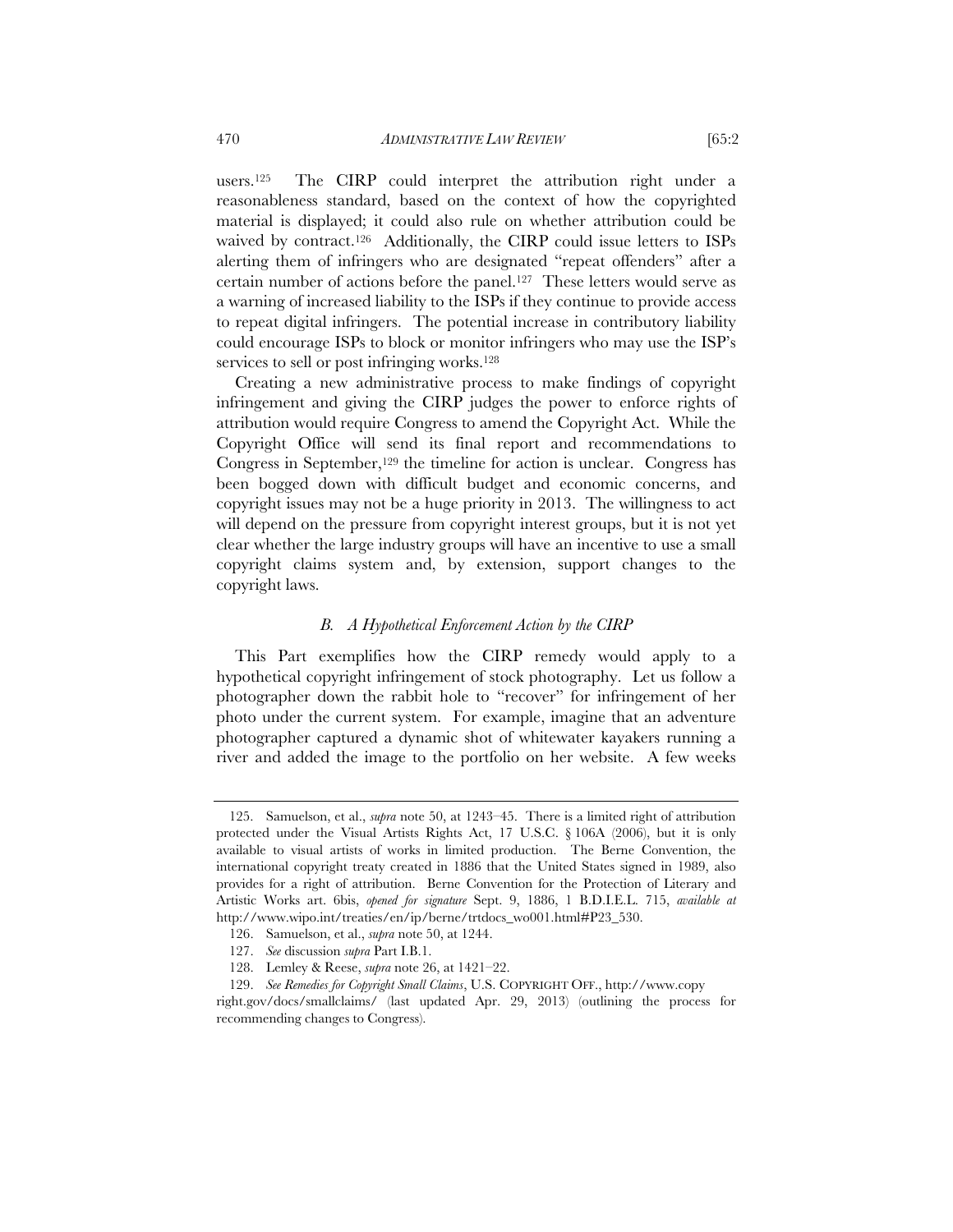later, while looking online for customers who might be interested in purchasing her photos or licensing them for their own use, she found one of her photographs with the watermark removed being used as a background on a website advertising rafting trips. The photographer may not morally object to the use of the photo, but since she makes a living licensing her work, she will seek to stop the unlicensed use of the picture. In fact, like many creative professionals, the photographer's intellectual property is the single most valuable asset of her business.130

Under the current system, our photographer would hire a lawyer at an average rate of \$340 an hour to pursue the infringer.131 The lawyer may first send a cease-and-desist letter, but with a recalcitrant infringer reaping the benefits from this dramatic picture on his website, the letter would likely be ineffective. The next step would be for the lawyer to file a complaint in federal district court, where the photographer would face the time delays and costs already outlined.132

But if, instead, the photographer could call upon the CIRP, she may not even need a lawyer to prosecute her infringement complaint. After logging into the CIRP webpage hosted by the Copyright Office, a clear interface that mirrors the updated registration system of the U.S. Patent and Trademark Office133 would allow the photographer to submit a copy of her registration and a written record of the infringement, as well as electronically sign an affidavit swearing that she is submitting a prima facie claim of copyright infringement.134 Upon receipt of her claim, CIRP staff would notify the alleged infringer and issue a subpoena to require a written submission of any potential defenses to the infringement within thirty days of notification of the case.135 By the end of sixty days after the initial submission, a CIRP judge would have reviewed both the complaint and the written record from the defendant and issued an initial ruling.

Since the photographer does not protest the general use of the photo, but instead is only seeking to get paid for her work, the CIRP judge could remedy the case by requiring the website owner to pay a reasonable

 <sup>130.</sup> *See Business Intellectual Property Theft*, BUSINESSTHEFT.COM, http://www.business

theft.com/businesstheftintellectualproperty.html (last visited May 7, 2013) (citing U.S. Department of Justice statistics from 2002 that found more than half of intellectual property theft defendants were convicted of infringement valued at more than \$70,000).

 <sup>131.</sup> AIPLA, REPORT OF THE ECONOMIC SURVEY 2011, 8 (2011), *available at* http://www.aipla.org/members/Documents/AIPLA%202011%20Report-

<sup>%20</sup>Summary%20102411.pdf.

 <sup>132.</sup> *See* discussion *supra* Introduction and Part I.A.

 <sup>133.</sup> U.S. PATENT & TRADEMARK OFFICE, http://www.uspto.gov (last visited May 7, 2013).

 <sup>134.</sup> *See* Lemley & Reese, *supra* note 26, at 1413–14.

 <sup>135.</sup> *See* discussion *supra* Part II.A.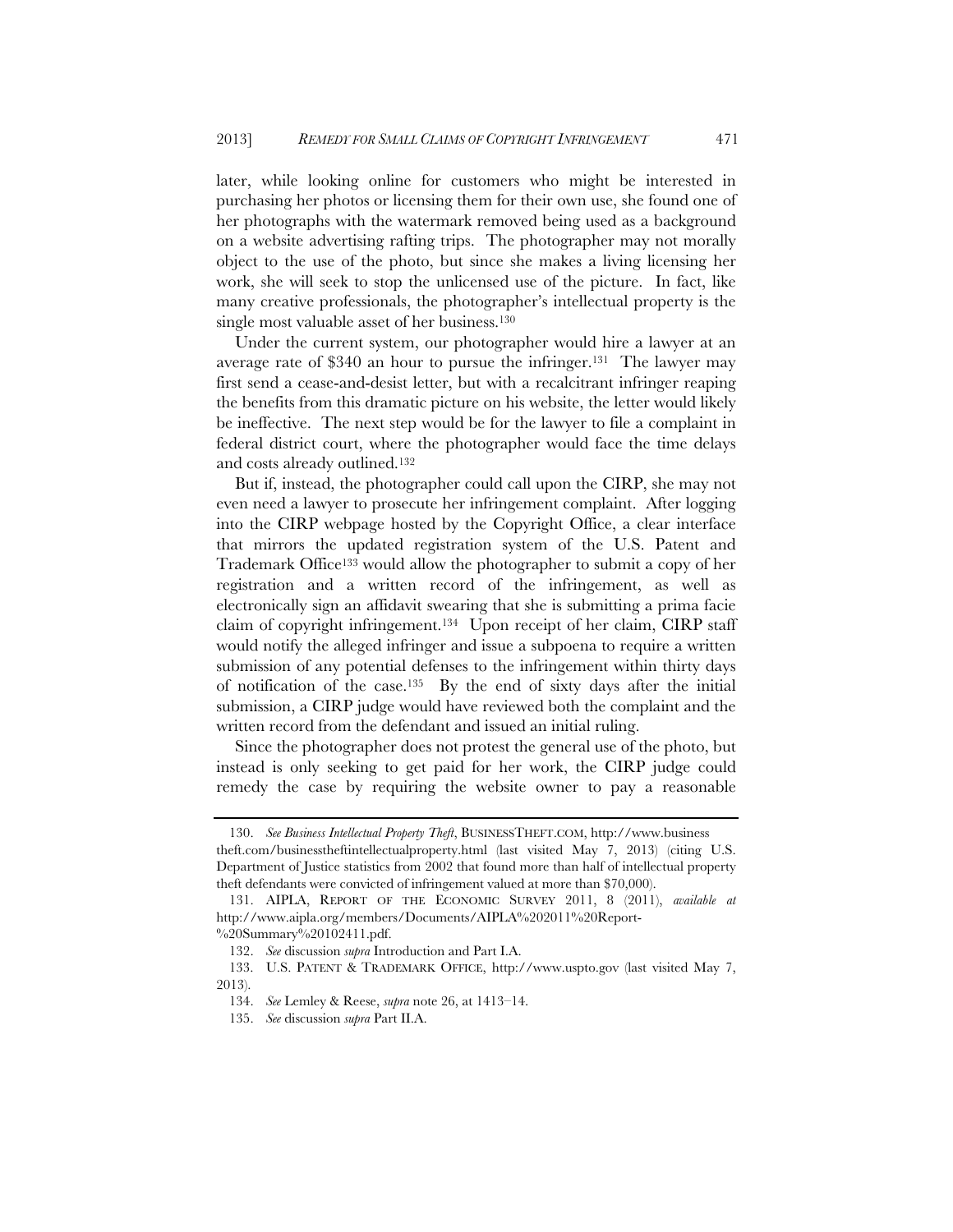licensing fee for the photo, as well as the photographer's costs for pursuing the CIRP action.136 In addition, the CIRP judge could mandate that the website owner attribute the photo to the copyright owner so that she gets her due on the Internet.<sup>137</sup> With minimal time and cost, the CIRP would have remedied a copyright infringement that would have gone unchallenged under the current copyright regime.

#### III. BENEFITS AND UNRESOLVED PROBLEMS

#### *A. Efficient Remedies Improve Copyright Protection and Increase the Value of Copyright*

A system that provides better access to remedies for copyright infringement could increase the perceived legitimacy of copyright and garner larger public support for copyright protections.138 Increasing the likelihood that any individual copyright owner may pursue an infringement claim could cause infringers to recalculate the risks involved in stealing a photo or copying and pasting from a website.139 It also would alleviate the burden on the federal courts.140

Creating a system that relies more heavily on damage awards rather than injunctive relief for copyright infringement could bring the system

 <sup>136.</sup> *See* WESTON ANSON, IP VALUATION AND MANAGEMENT 119 (2010) (pointing out that "commercial valuation tends to seek a true midpoint in value," while "[t]he very nature of litigation alters the perception of value" by placing parties in adversarial positions as to the value of the intellectual property at issue).

 <sup>137.</sup> *See* Mike Linksvayer, *Creative Commons Attribution—ShareAlike License Enforced in Germany*, CREATIVECOMMONS.ORG (Sept. 15, 2011), http://creativecommons.org/weblog/ entry/28644 (mentioning that cases involving Creative Commons licenses have rarely been taken to court).

 <sup>138.</sup> *See* HARGREAVES, *supra* note 10, at 513 ("Widespread disregard for the law erodes the certainty that underpins consumer and investor confidence. In the most serious cases, it destroys the social solidarity which enables the law abiding majority to unite against a criminal minority."); Jessica Litman, *Real Copyright Reform*, 96 IOWA L. REV. 1, 17 (2010) (arguing that the public may withdraw its support for the copyright system if it sees copyright protections as illegitimate); Joel Reidenberg, *The Rule of Intellectual Property Law in the Internet Economy*, 44 HOUS. L. REV. 1073, 1076–79 (2008) (suggesting that citizens are engaging in a frontal challenge to public policy and the rule of law by flouting copyright).

 <sup>139.</sup> CARSTEN FINK, ADVISORY COMM. ON ENFORCEMENT, WORLD INTELLECTUAL PROP. ORG., ENFORCING INTELLECTUAL PROPERTY RIGHTS: AN ECONOMIC PERSPECTIVE 18 (2009) ("Each individual's decision to break the law depends on the expected pay off (the profit from selling counterfeit goods), the costs of escaping punishment, the wage rate in an alternative legitimate activity, the probability of apprehension and conviction, the prospective penalty if convicted, and the individual's (dis-)taste for breaking the law (consisting of a combination of moral values and preference for risk).").

 <sup>140.</sup> *See* Greenspoon, *supra* note 83, at 549–552 (suggesting that having a small claims court would "encourage negotiated resolutions for good faith small-scale disputes," at least in the patent arena, as well as motivate lawsuit avoidance).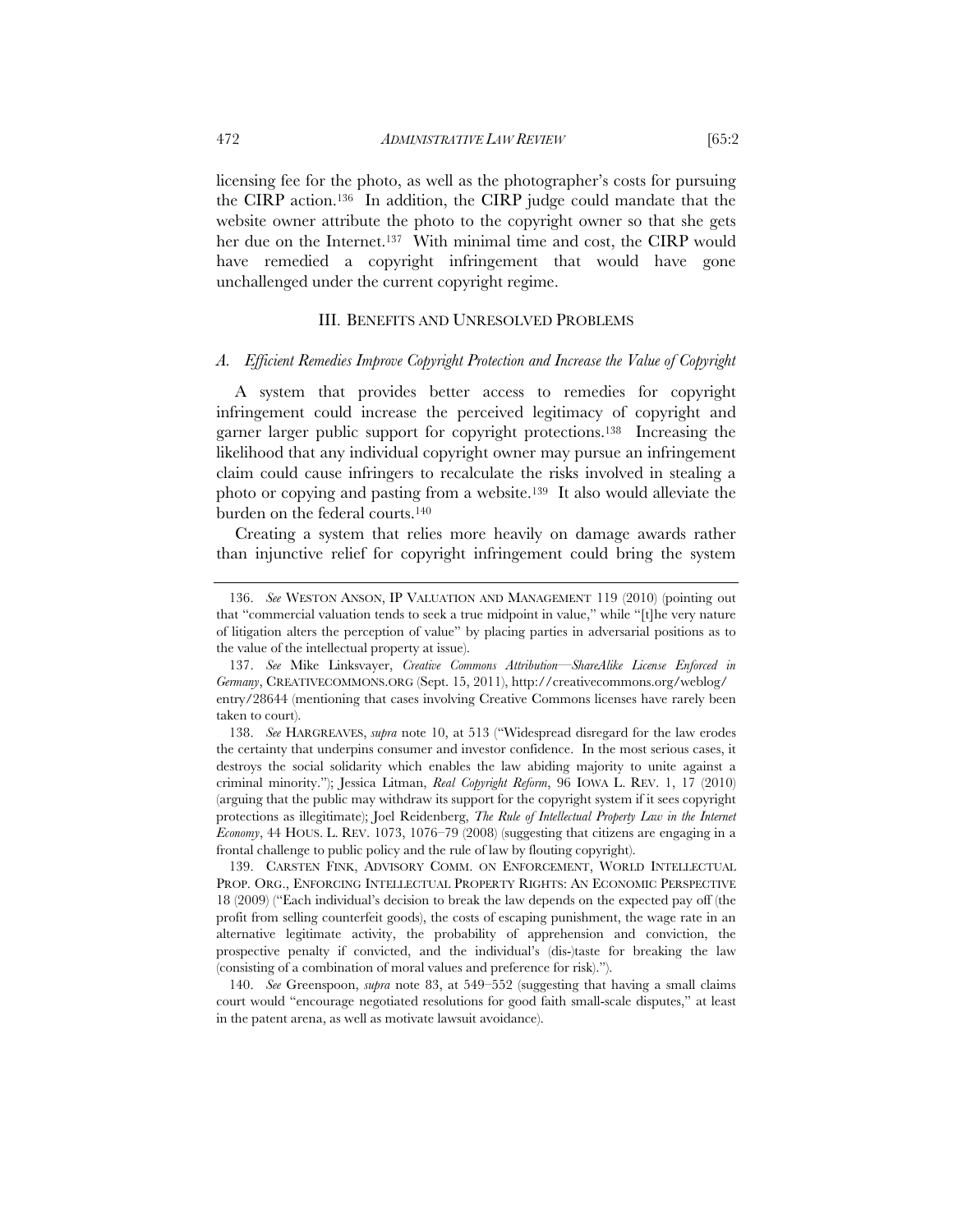more in line with Supreme Court preferences. In *Campbell v. Acuff-Rose Music, Inc.*, the Court suggested that the purposes of copyright law could be better served by granting damage awards instead of injunctions.<sup>141</sup> Scholars have suggested that alternative remedies for copyright violations are appropriate in many scenarios because of the disproportionate leverage that copyright owners gain through threats of injunctions.<sup>142</sup> Emphasizing monetary damages through the CIRP could facilitate better use of licensing and expand the lawful use of copyrighted works.

#### *B. Lack of Injunctive Relief and Fair Use Challenges Could Be Stumbling Blocks*

A potentially huge stumbling block for plaintiffs is that the CIRP would be unable to grant injunctive relief that would remove infringing material from the marketplace and off the Internet. Defendants, on the other hand, may dislike an administrative process that is less adept than the federal courts at handling complicated affirmative defenses like fair use.

Equitable relief such as injunctions are available through the courts if plaintiffs meet the four-factor test the Supreme Court set out in *eBay Inc. v. MercExchange, LLC*.143 In the case of some copyrighted material, such as DVDs, mp3s, or books, the plaintiff may be more concerned with removing infringing material from the marketplace than recovering monetary damages for harm. However, courts are often reluctant to grant injunctions based on the "onerous nature" of the remedy.144 Justice Anthony Kennedy recognized in the *eBay Inc.* case that "the threat of an injunction [can be] employed simply for undue leverage in negotiations."145

In cases where an injunction is truly the only solution to remedy the market harm of a copyright infringement, federal court would still remain an option. The CIRP would not be a mandatory process for copyright owners, but rather an alternative for those who would naturally gravitate

 <sup>141. 510</sup> U.S. 569, 578 n.10 (1994).

 <sup>142.</sup> Samuelson, et al., *supra* note 50, at 1226. The Copyright Principles Project (CPP) suggests that if courts considered remedies such as payment of a licensing fee or ongoing royalties for use of copyrighted material, then copyright owners and potential infringers may enter into "more appropriate bargaining." *Id*. at 1225. The group also notes, however, that alternative remedies could be seen as encouraging infringement by imposing a "compulsory license" that defendants will simply calculate in as part of the infringement risk equation. *Id*.

 <sup>143. 547</sup> U.S. 388, 391 (2006) (stating that the plaintiff must demonstrate he suffered irreparable injury, monetary damages are inadequate to compensate him for the injury, a remedy in equity is warranted—after balancing the hardships between plaintiff and defendant—and the public interest would not be disserved by a permanent injunction).

 <sup>144.</sup> HOWARD C. ANAWALT, IP STRATEGY: COMPLETE INTELLECTUAL PROPERTY PLANNING, ACCESS AND PROTECTION § 1:2 (2012).

 <sup>145.</sup> *eBay Inc.*, 547 U.S. at 396 (Kennedy, J., concurring).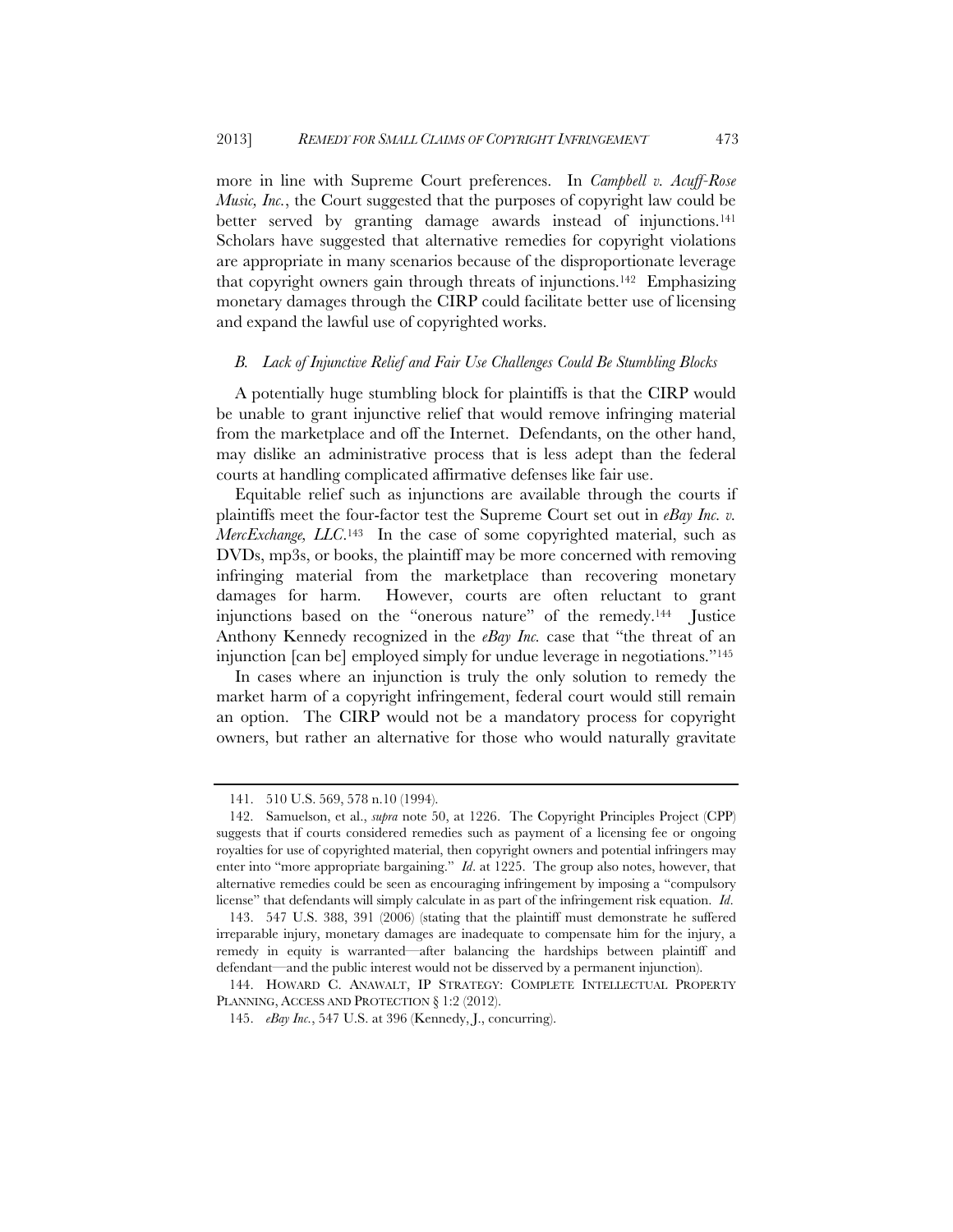toward the forum that would provide the most efficient remedy at the lowest cost. The CIRP is more likely to provide relief to digital copyright owners. Still, a copyright owner who wanted to have pirated CDs or physical objects removed from the market could still obtain relief in federal court.

Affirmative defenses to claims of copyright infringement include fair use.146 Fair use analyses can be complicated and fact specific.147 Prominent consumer protection groups note that the fair use defense "touch[es] on free expression, privacy, and competition policy"—larger, more complex issues that may not be fully heard in a shortened dispute hearing timeframe.148 Defendants in an administrative proceeding, however, would have the benefit of the CIRP judges' expertise in copyright law, which should increase the likelihood that even a fact-specific defense like fair use would receive a full hearing. Also, the CIRP process would contain a de novo appeal to federal district court, which would give defendants another opportunity to raise a fair use defense.

#### **CONCLUSION**

Scholars have noted the challenges in moving past the rhetoric espoused by both content owners and content users to address the toughest, most controversial parts of copyright law.149 This Article takes aim at the challenge of fairly providing remedies for copyright infringement by advocating for the creation of a small claims remedy process. This process would deter infringements, resolve complaints more quickly, and lower the cost of remedying infringements. Providing for an administrative proceeding within the Copyright Office would take advantage of the substantive knowledge in the office and existing support staff. By realigning remedies for infringement—damages based on licensing calculations, required attribution, and denial of digital access for "repeat infringers" with social norms for copyright law, the CIRP would increase the value and relevance of copyright law by putting copyrights back in the hands of the creators who most need them.

 <sup>146. 17</sup> U.S.C. § 107 (2006).

 <sup>147.</sup> *See* Carroll, *supra* note 112, at 1099–1106 (noting that "[t]he scope of the fair use defense is sufficiently uncertain in light of the potential penalties to scare away a sizeable portion of potential users" before discussing judicial application of fair use factors).

 <sup>148.</sup> Memorandum from Public Knowledge, Electronic Frontier Foundation, and Future of Music Coalition, to U.S. COPYRIGHT OFF. (Jan. 17, 2012), http://www.copy right.gov/docs/smallclaims/comments/46\_pk\_eff\_fm.pdf.

 <sup>149.</sup> Samuelson, et al., *supra* note 50, at 1179. Despite the differences between participants in the CPP that Samuelson describes, the group did agree that a small claims procedure within the Copyright Office was one of its top recommendations.